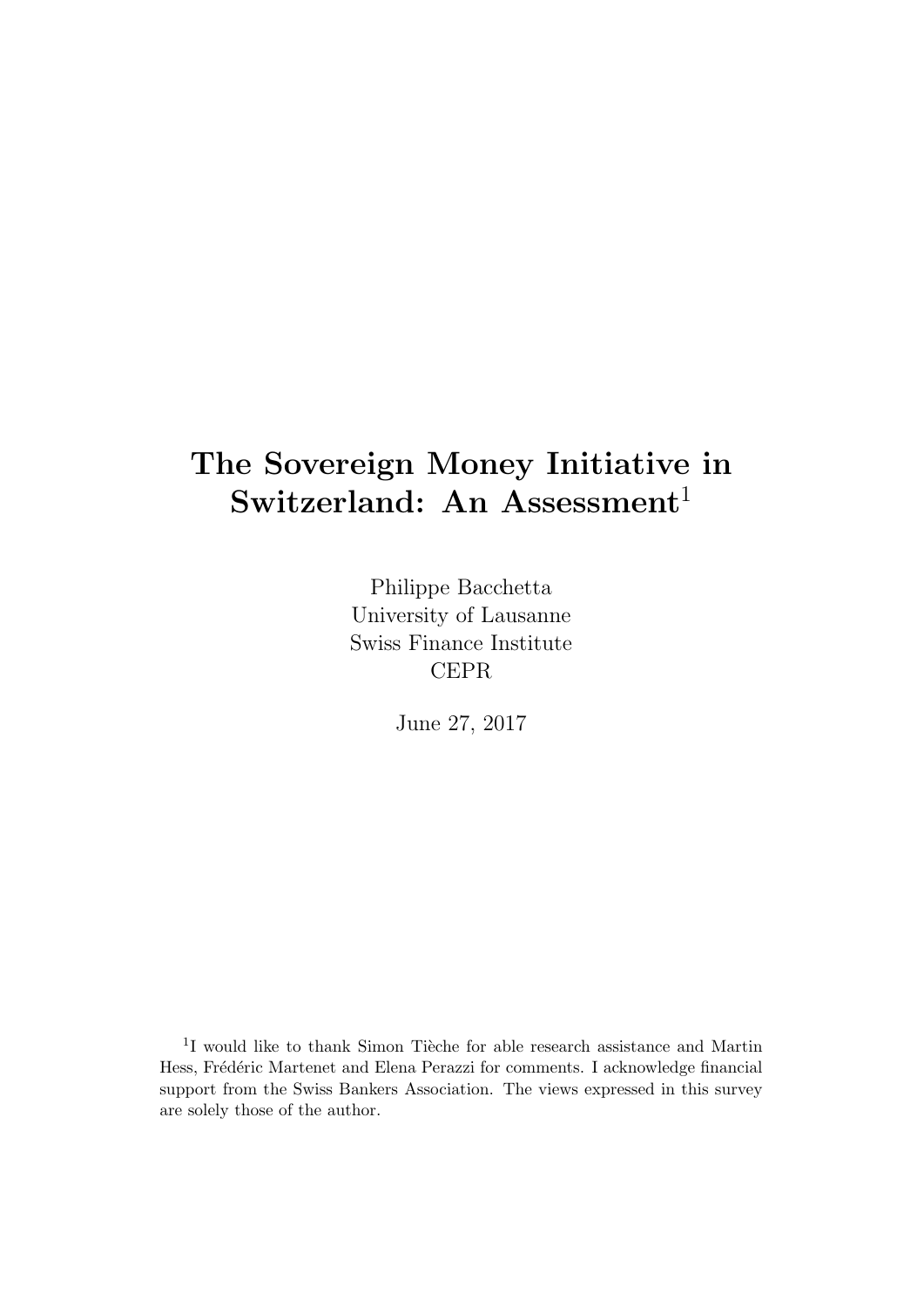#### Abstract

The Sovereign Money Initiative will be submitted to the Swiss people in 2018 or 2019. This paper reviews the arguments behind the initiative and discusses its potential impact. Using a simple model, the paper assesses quantitatively the impact of removing sight deposits from commercial banks balance sheets. Even though there is a gain for the state, the overall impact is negative, especially because depositors would face a lower return. Moreover, the initiative goes much beyond what would be the equivalent of full reserve requirement and would impose severe constraints on monetary policy; it would weaken financial stability rather then reinforce it; and it would threaten the trust in the Swiss monetary system. Finally, there is high uncertainty both on the details of the reform and on its impact. Reviewing the arguments behind the initiative, I argue that they ignore current knowledge in monetary economics and that many arguments are inconsistent with empirical evidence or with economic logic.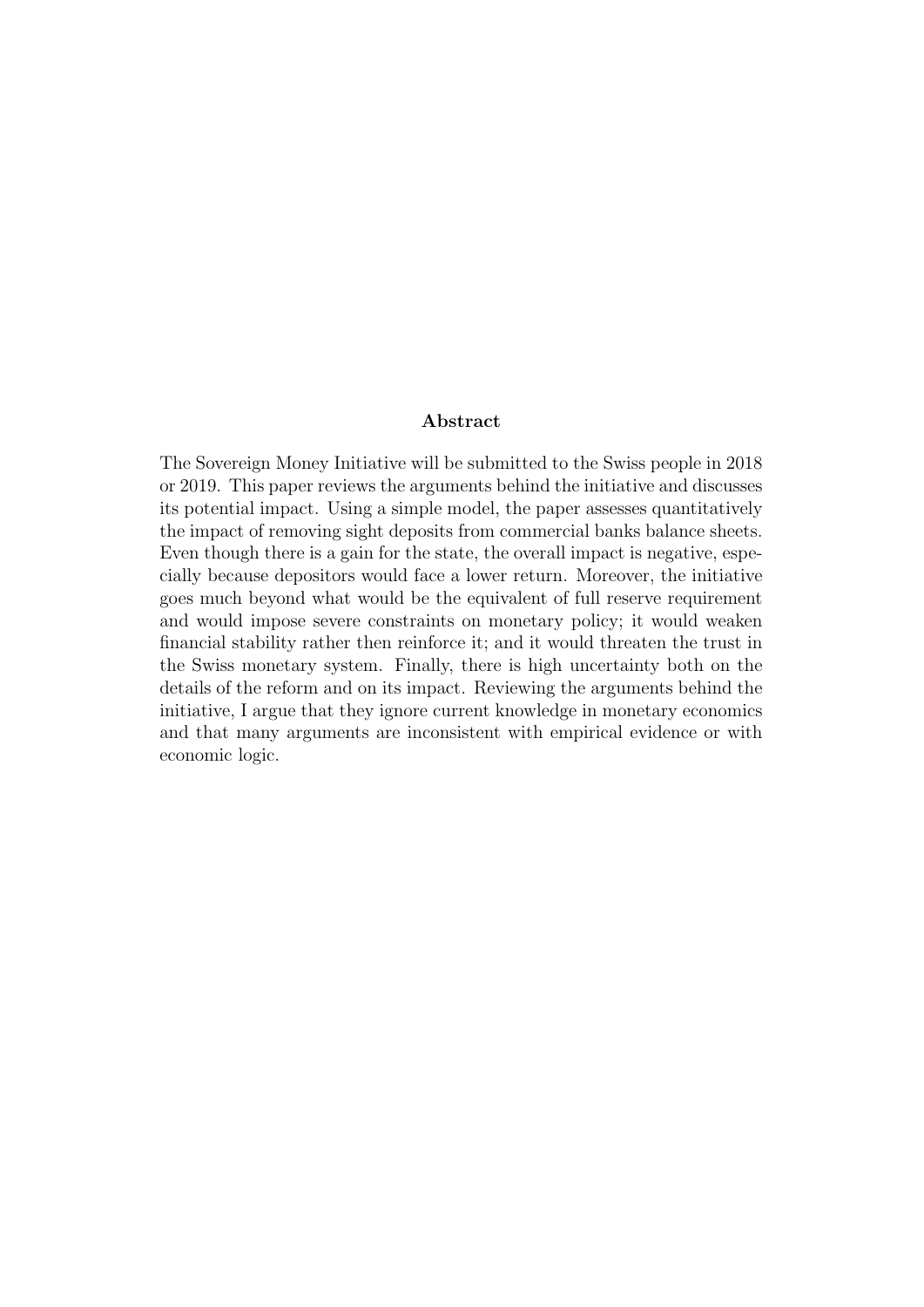## 1 Introduction

The Swiss people should vote in 2018 or 2019 on an initiative for monetary reform. The proposal is to have *sovereign money*, where only the Swiss National Bank (SNB) can issue money and where money includes bank notes and scriptural money.<sup>1</sup> In principle scriptural money means sight deposits included in M1. The reform would imply that all sight deposits in Swiss francs would be transferred outside commercial banks' balance sheets and would be fully backed by reserves at the SNB. The SNB would control the quantity of these sight deposits. The initiative also proposes that the SNB distributes funds to the state or directly to households. These funds would come from new money creation and from selling SNB existing assets.

The objective of this paper is twofold. First, it reviews the main arguments behind the reform and, second, it discusses the potential impact of its implementation on the Swiss economy. Since there already exist several reviews of the initiative and of its potential implications (including the views of the Federal Council), this paper is brief on some aspects that are already covered in details elsewhere. The perspective taken in the paper is the one of an academic and of a macroeconomist. As a macroeconomist, I would like to put the reform in the perspective of current knowledge in the field. As an academic, I would like to examine the intellectual rigor of the arguments. From both perspectives, this review will be critical. First, even though it is a reform of macroeconomic nature, the motivation behind the initiative fundamentally ignores most of the existing literature in macroeconomics. Second, the arguments are often vague and incomplete and sometimes misleading or incorrect.

The sovereign money reform is obviously related to the proposals for full reserve banking and to the "Chicago plan", where commercial banks are imposed a 100 percent reserve requirement on deposits. Sovereign money also implies full reserve coverage, but it goes one step further as it gives full control of sight deposits by the central bank.<sup>2</sup> Moreover, the initiative goes much further than the concept of sovereign money. It would introduce constraints on monetary policy and might push the SNB to sell its existing

<sup>&</sup>lt;sup>1</sup>In Swiss national languages, sovereign money is called *Vollgeld*, monnaie pleine or moneta intera. It is useful to consider both the text of the initiative requiring a change in the Swiss constitution and its interpretation by the Swiss Federal Council. (see www.admin.ch/gov/en/start/documentation/media-releases.msg-id-64444.html)

 $2$ See Huber (2015, p. 15) for a discussion of the difference between full money and 100 percent reserves. He argues that "100% reserve would thus miss its main target of ruling out severe banking, financial and economic crises on the basis of the banking sector's excessive credit, debt and deposit creation."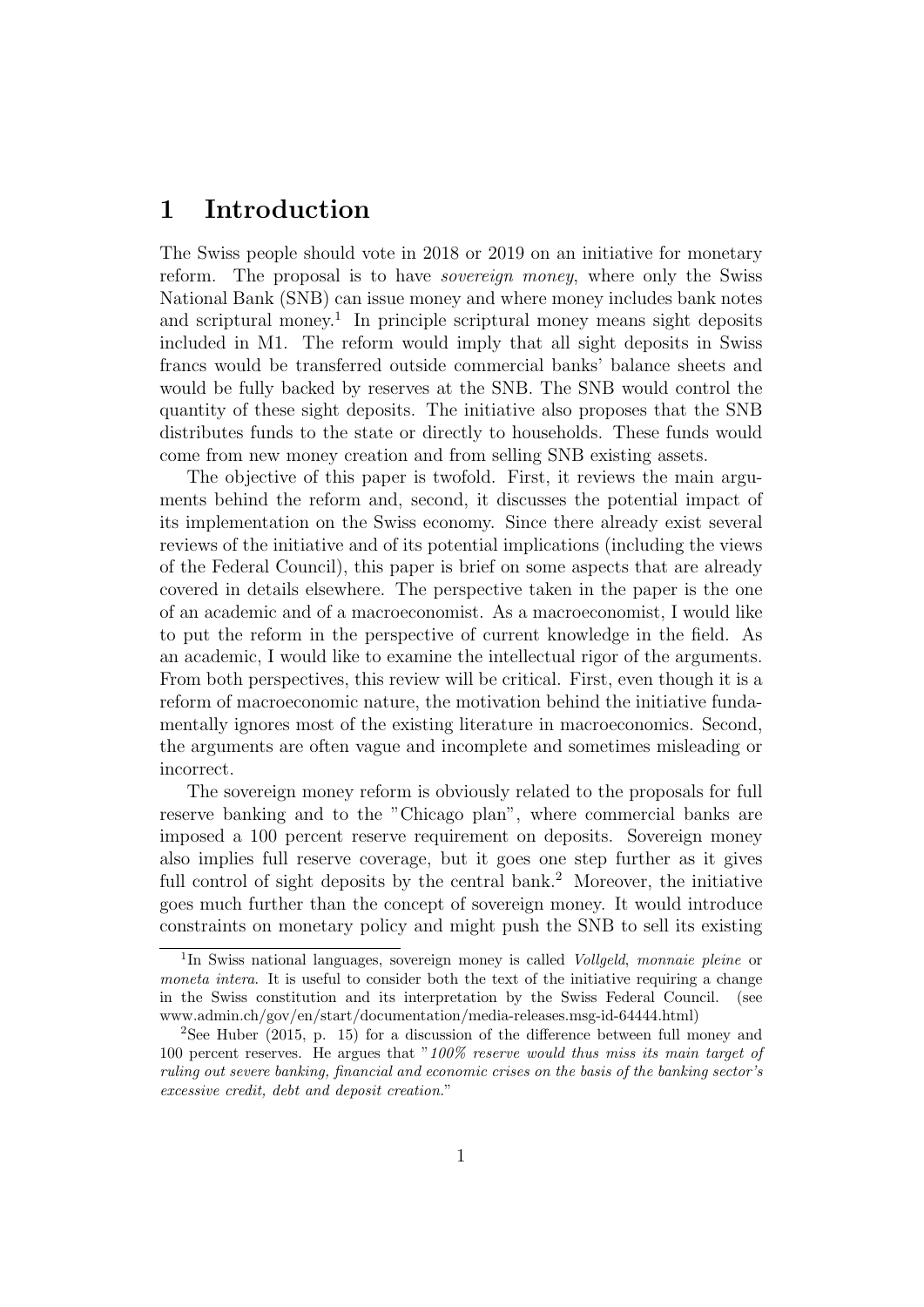assets. It would also impose restrictions on minimum holding periods for non-monetary financial assets such as savings deposits.

While the idea of full reserve requirements has received some attention in the literature<sup>3</sup> , it is difficult to find much literature on sovereign money. Instead, the idea of sovereign money is based on a manifesto written by Huber and Robertson (2000), henceforth HR. The two authors of the manifesto are not specialists in monetary economics and did not relate their arguments to the existing literature. Even though the motivation for monetary reform is not totally clear, they provide several arguments behind their proposal, some of which I will review in the next section.<sup>4</sup>,<sup>5</sup> At this stage, it is interesting to notice that the original sovereign money proposal by HR preceded the global financial crisis, so that avoiding crises was not its main motivation.

Even though some of the arguments are not fully explicit, there are several hidden assumptions that run counter to our current knowledge in macroeconomics. For example, a major argument behind the sovereign money proposal is that controlling money allows the stabilization of credit.<sup>6</sup> This in turn will help stabilize the business cycle. If this is left to commercial banks, HR write: "They expand credit creation in upswings, and reduce it in downswings. The result is that bank-created money positively contributes to overheating and overcooling business cycles, amplifying their peaks and troughs,...(p. 37)". However, HR provide no evidence for their claim. While their first sentence is correct, there are two fundamental problems with their second sentence.

 $4$ See also Huber (2014).

<sup>3</sup>For recent contributions, see Benes and Kumhof (2012), Baeriswyl (2014), Cochrane (2014) or Prescott and Wessel (2016). See Benes and Kumhof (2012, section III) for a review of the Chicago plan.

<sup>5</sup>They also anticipate several counter arguments to the reform and potential negative effects. Interestingly, they also anticipate who might be opposed or in favor of the reform. Regarding academics, there seem to be two types. On the one hand, there might be opponents: "Among ... academics with a stake in the present way the banking system works there will probably be some opponents. They will have built up an understanding of the details and complexities of a monetary and banking system founded on bank creation of credit. They will fear that their expertise may lose value and their prospects may suffer if the system is changed." (p. 60-61). On the other hand, there will be beneficiaries: "Although opposition may come from some of the older and more established monetary economists on the "can't-teach-old-dogs-new-tricks" principle, growing interest in seigniorage reform will open up a new range of questions and career opportunities for more innovative practitioners of the discipline. It will create new openings in the economics departments of universities and in research institutes in economic and political fields." This cynical view assumes that academic economists would determine their opinion on the reform based on pure personal interest, rather that on the merits of the proposal.

 $6$ Notice that most of the literature does not make a distinction among different monetary aggregates. In the same spirit this introduction simply talks about money, but the rest of the paper will be more precise in focusing on M1.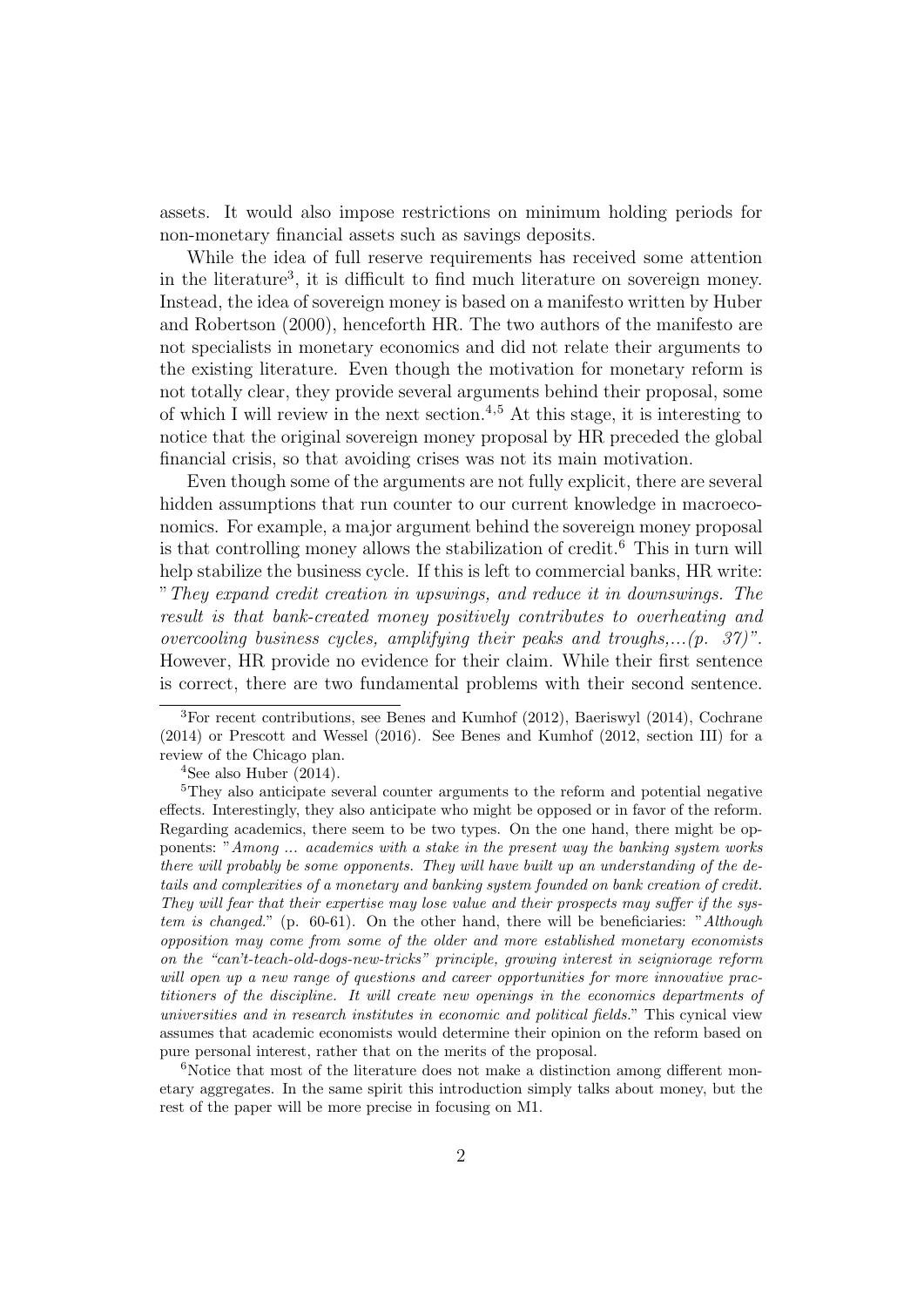First, there is little empirical evidence that money amplifies business cycles in modern economies. On the contrary, bank deposits tend to decline before financial crises (see Jordà et al., 2017). Second, the link between money and credit is weak. As I discuss below, there is no correlation between changes in money and changes in credit in Switzerland. Looking at developed economies, Schularick and Taylor (2012) show there was a close link between credit and broad money before World War II, but there has been a decoupling after World War II. This is illustrated in Figure 1. Schularick and Taylor also discuss the distinction between the "money view" and the "credit view" in macroeconomics. The defenders of sovereign money clearly worry about credit, but they want to control it by controlling money. This perspective is inconsistent with empirical evidence.



Figure 1: WORLD MONEY AND CREDIT (RELATIVE TO GDP)

Source: Schularik and Taylor (2012). Data covering 14 developed countries

The arguments in favor of the reform are also often backward looking, citing facts or reasonings in the nineteen century or early twentieth century. But the role of money used for transactions has clearly changed in the last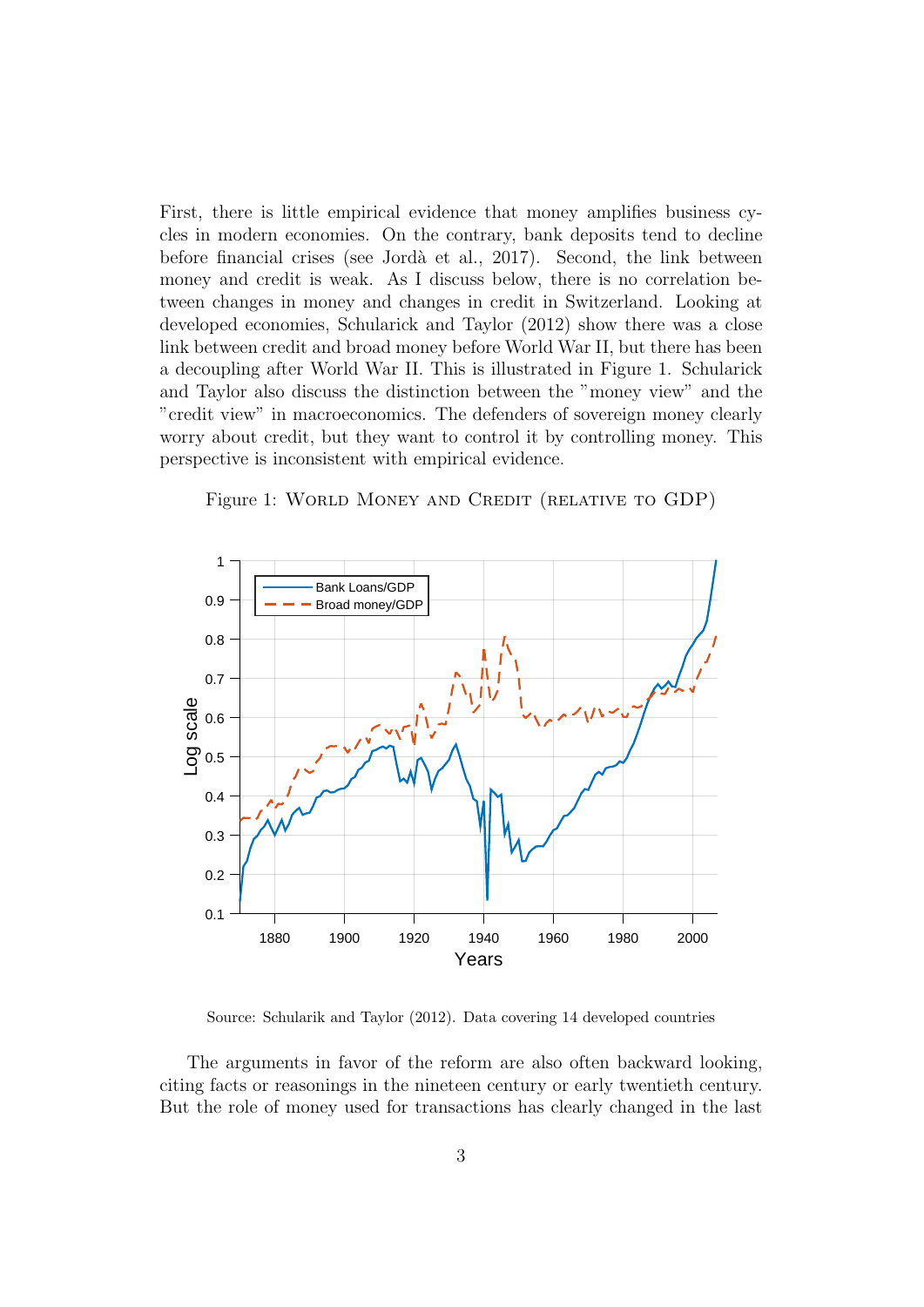decades. It is likely to keep changing in the near future and the liquidity services of demand deposits will most likely drop. Cochrane (2014, p. 199) puts it clearly: "With today's technology, you could buy a cup of coffee by swiping a card or tapping a cell phone, selling two dollars and fifty cents of an S&P 500 fund, and crediting the coffee seller's two dollars and fifty cents mortgage-backed security fund. If money (reserves) are involved at all—if the transaction is not simply netted among intermediaries—reserves are held for milliseconds. In the 1930s, this was not possible." With a decline in the demand for transaction money, the potential revenue for the central bank, one of the main argument for reform, would also shrink. The development of new forms of e-money will also require a different analysis. However, at this stage we ignore what form of e-money will be widely used. An important question is whether central banks will issue e-currency in the future. Here we need to distinguish between two different cases. First, central banks could offer e-currency directly to non-banks in addition to the existing system. This is the option currently considered by some central banks. It remains to be seen if there would be a demand for such a product.<sup>7</sup> The second case is where e-currency would replace all sight deposits, i.e., it would be compulsory to use central bank e-money instead of sight deposits at commercial banks. The latter system would be similar to a sovereign money system.

A major feature of the sovereign money reform is that money would not bear any interest. This implies that there would never be interest on checking accounts, even in periods of high interest rates. This means that the reform would increase the cost of holding money. As pointed out by Friedman (1969), holding money is in general costly and this cost should be minimized. Instead, sovereign money increases this cost.

As I explain in more details in Section 2, given our current state of knowledge, it is difficult to see much benefit, if any, from the reform. The arguments behind the reform are inconsistent with much empirical evidence and find little theoretical support. It is typically argued that sovereign money could avoid standard bank runs. But this is not totally true as some type of bank runs could still occur. Moreover, runs on bank deposits are not the main source of recent financial crises. The defenders of the initiative often cite the paper of Benes and Kumhof (2012) as support, but the experiment studied by these authors is not the one proposed in the initiative. Section 2.4 explains why Benes and Kumhof's results do not apply to the sovereign money initiative for Switzerland. The initiative is also based on the surprising idea that money is not a liability. I also discuss the issues with this idea

<sup>7</sup>An interesting case is the experience of Ecuador where e-money is issued by the central bank, but only receives limited public acceptance.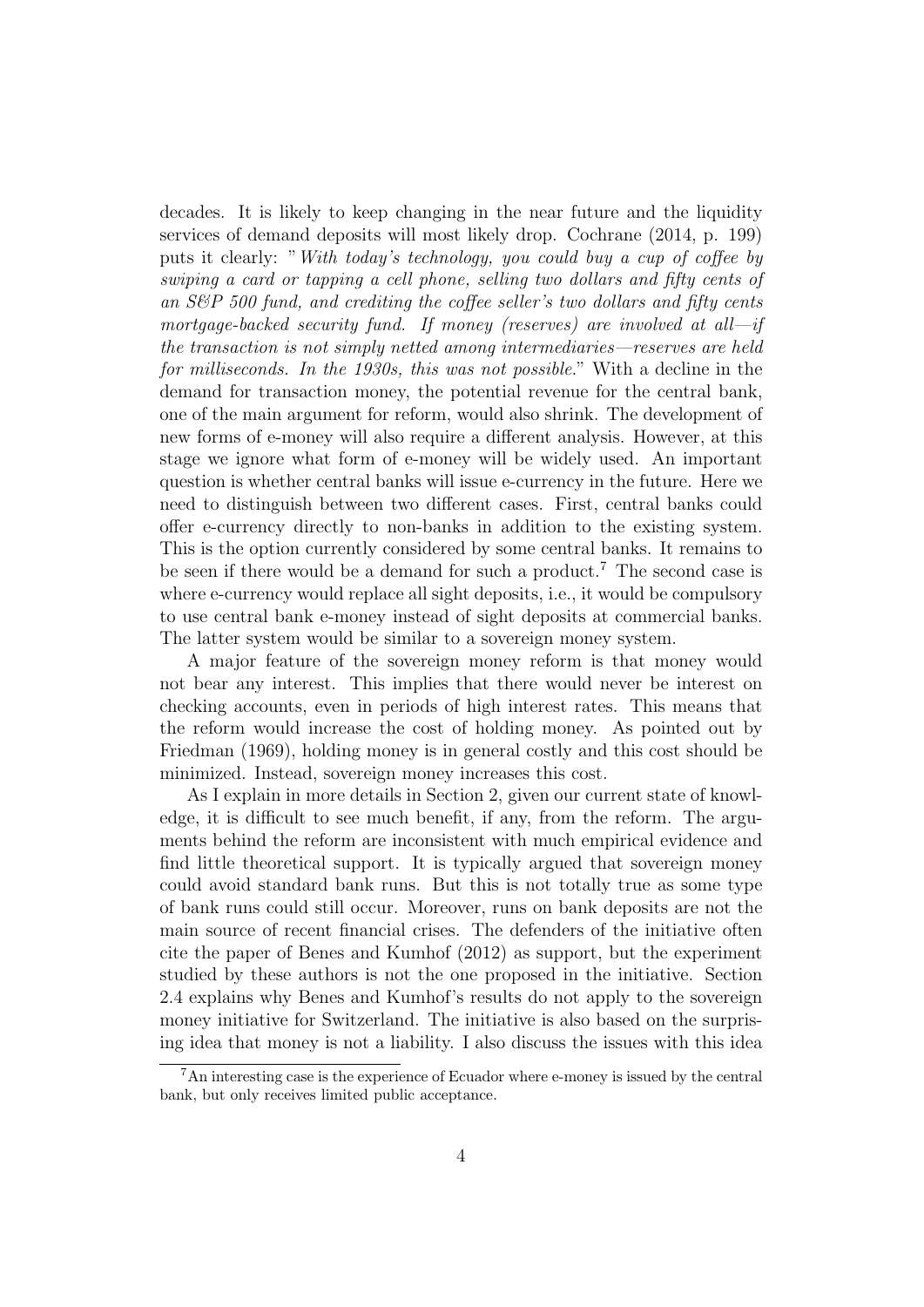in Section 2. Finally, Section 2 discusses why bank credit is unlikely to be the source of money creation at the macroeconomic level.

Independently of its motivation, the next question is to assess the potential impact of the reform for the Swiss economy. This is done in Sections 3 and 4. The reform is planned to be implemented in two stages. In the first stage, sight deposits, that are part of M1, disappear from bank liabilities and are fully backed by the central bank. But the overall banks balance sheets may not be affected as the central bank could lend its reserves back to banks. The first stage of the reform and its impact is examined in Section 3. In the second stage of the reform, the central bank no longer lends its reserves to banks. This means that banks need to find alternative sources of financing. It also means that the central bank could use its reserves in different ways. These aspects are reviewed in Section 4.

Section 3 examines quantitatively the impact of the reform's first stage on the state, on banks and on depositors, using a simple model of monopolistic competition in the banking sector. In the current situation of the Swiss economy, the aggregate impact of the first stage would be negligible because of very low, even negative, interest rates and of a massive level of reserves at the central bank: in early 2016, the proportion of central bank reserves to deposits in M1 is 100%. Figure 2 shows the evolution of real M1 and of the 3-month Swiss franc Libor rate in the last decades.

To have an assessment in a period of positive interest rates, I consider data for the 1984-2006 period. I find that the overall impact of the reform is negative and annually represents -0.8% of GDP. First, seigniorage of the central bank increases, while tax payments by banks decline. Consolidating the SNB and the government, the state gains by 0.5% of GDP. This would represent about CHF 3.5 billion. However, depositors would be the main losers (0.8 % of GDP) since they no longer receive a return on their sight deposits. Banks would naturally also lose (0.5% of GDP)

Results in Section 3 basically represent the impact of imposing full reserve requirement at zero interest rate. But they do not include the impact of the other dimensions of the sovereign money initiative, which are discussed in Section 4. Section 4 reviews the alternative sources of funding for banks in the second stage of the reform. It points to potential instability with some sources of funding. Then it reviews the implications of a decrease in SNB's assets. Finally, it discusses the constraints and the dangers for monetary policy.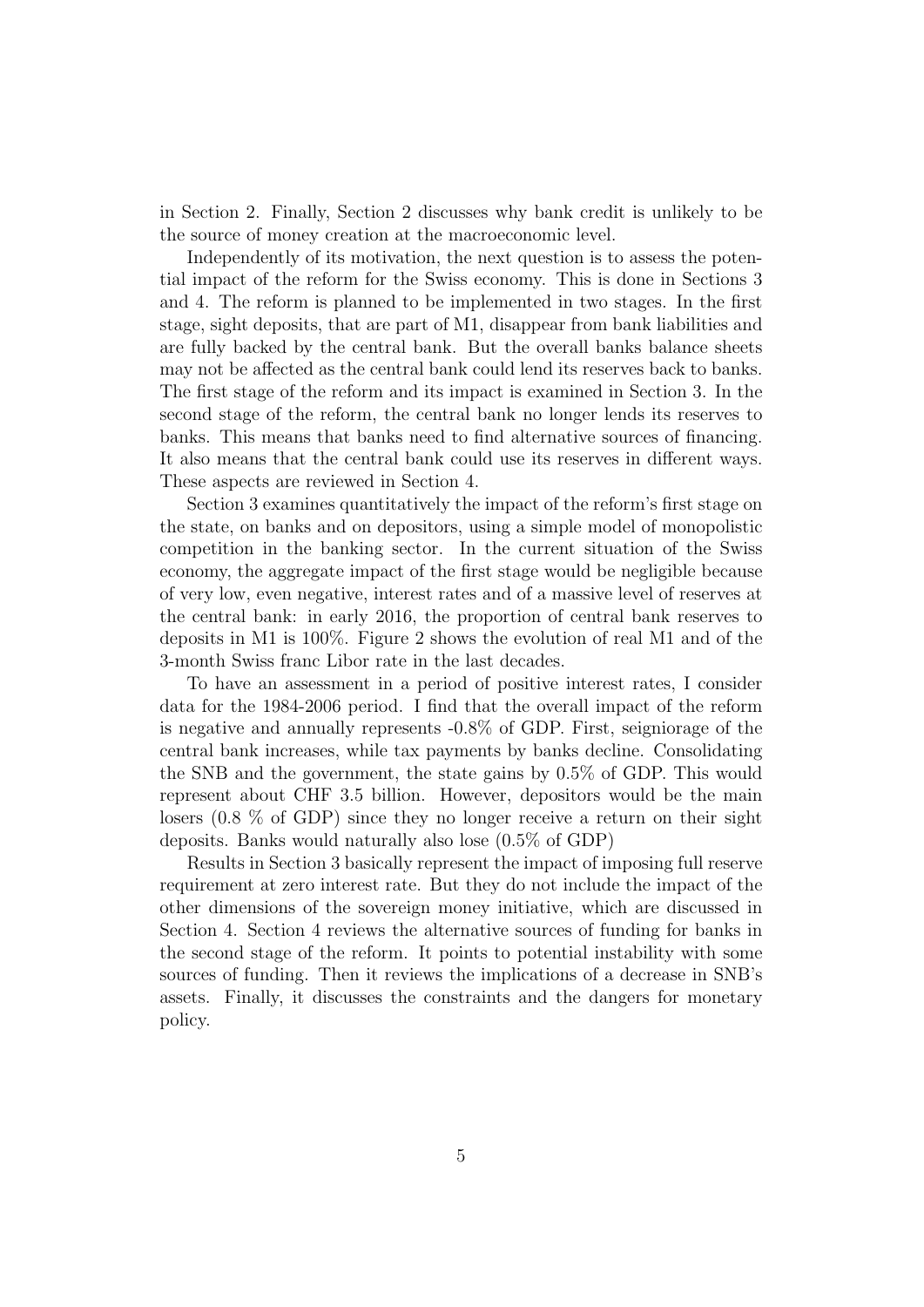Figure 2: LIQUIDITY TRAP



Source: SNB. M1 is deflated by CPI

# 2 The Arguments Behind the Initiative

## 2.1 Credit Creates Money

A major argument behind the idea of sovereign money is that money creation comes largely from the granting of credit by commercial banks. As a consequence, sovereign money could better control credit. However, the close relationship between money and credit is not verified at the macroeconomic level.

### 2.1.1 A simple example

Before turning to the macroeconomic perspective, let us start with a simple example. At a purely microeconomic, partial equilibrium, level it is true that a bank can increase the quantity of deposits when it provides a loan. But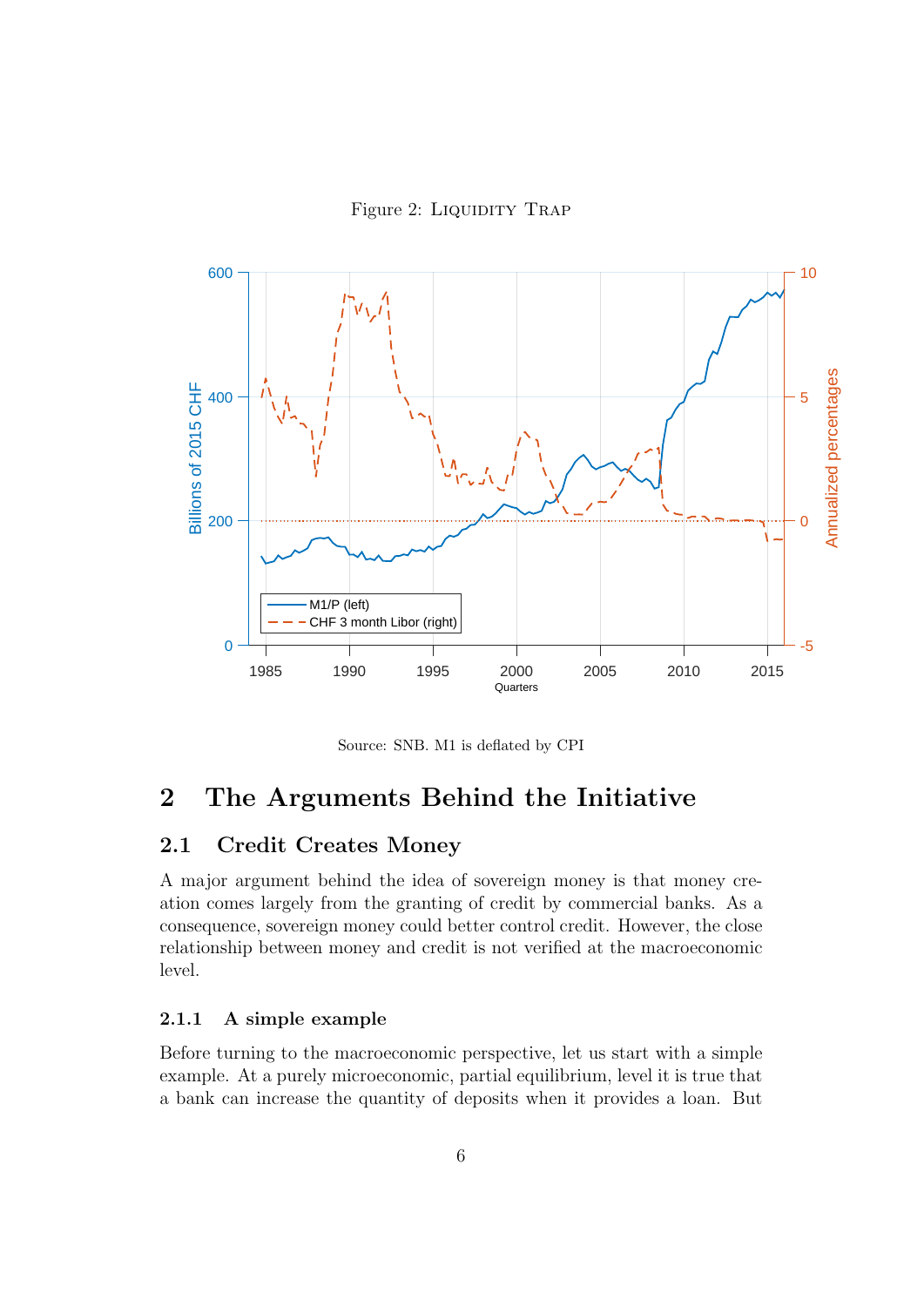this is only true at the initiation of the loan. Consider a simple example: I want to buy a house and I ask a mortgage loan from my bank. When my bank grants me the loan, the funds are available on my checking account. So that in this initial operation my bank indeed increases money. Then I transfer immediately the funds to the seller of the house, who will see an increase in her checking account. But the seller does not want to keep these funds in her checking account, as it bears a low interest, and transfers them to interest-bearing instruments of her bank (e.g., time deposits, bank bonds, savings account, etc.). Therefore, at the end of the day my mortgage loan has no impact on the quantity of checking accounts and on M1. At the aggregate level, my loan is matched by an increase in interest-yielding assets of the seller.

It is not clear how things would change under sovereign money. If my bank grants me a loan, the funds still end up in the seller's checking account and initially increase money. How could the central bank keep money constant if the seller decided to keep the funds on her checking account? The system would need to impose that the new credit is matched by a decline in deposits at the central bank. It is not clear how this constraint would be implemented, but it would most likely be costly and disrupt the efficient allocation of credit. If such constraints are not imposed, it is difficult to see how sovereign money affects the relationship between credit and money.

#### 2.1.2 A decoupling between money and credit

As illustrated by the previous example, in general money is not generated by credit. This is confirmed by macroeconomic data. As mentioned in the Introduction, Schularick and Taylor (2012) document a decoupling between broad money and credit since World War II. This is also true for M1 and credit for Switzerland. Figure 3 shows the evolution of credit and M1 (divided by GDP and normalized to 100 in 1984q4) in Switzerland. It shows that movements in M1 are not tied to movements in bank credit. We see for example that in the credit boom in the early nineties, M1 actually decreased. Similarly, the large increases in M1 in the second half of the sample are not accompanied by large increases in credit. If we look at the correlation between the changes in money and in credit on a monthly basis from 1985 to 2015, we find a coefficient of  $-0.011$ .<sup>8</sup>

One should also notice that sight deposits represent a relatively small proportion of credit: about 25 percent in the last decades. In other terms, most of bank credit is not backed by sight deposits.

<sup>8</sup>The correlation is also insignificant if we consider M2 or M3.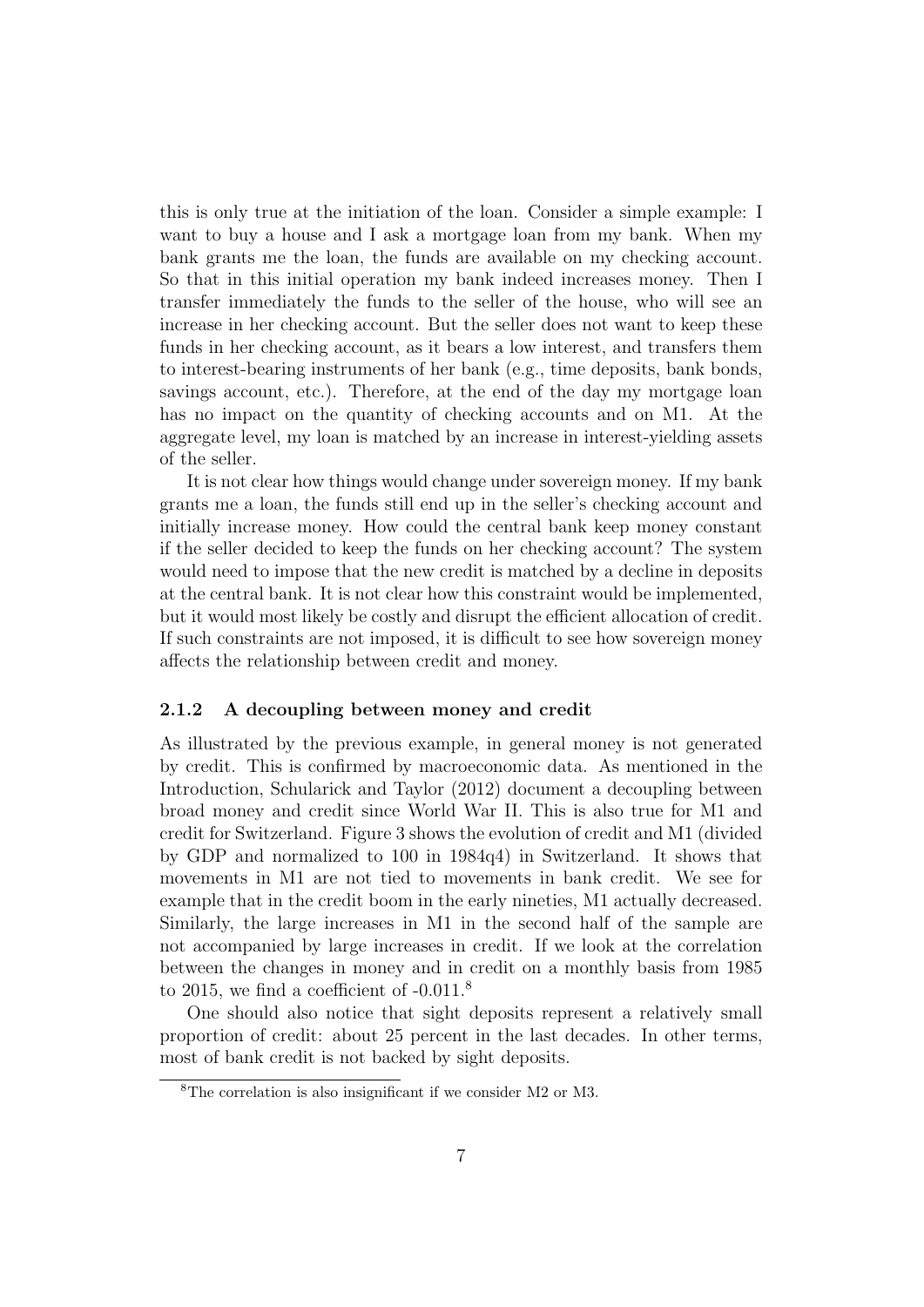Figure 3: M1 AND TOTAL CREDIT PER GDP



Data source: SNB. Data are from 1984q4 to 2016q1. Both variables are deflated by GDP before being transformed into indices; base  $100 = 1984q4$ . Credits includes mortgages.

#### 2.1.3 The constraint of money demand

Claiming that banks create money basically assumes that money demand is totally elastic. In that case it is the supply that determines the quantity. A standard money market equilibrium can be written as:

$$
M^S = P \cdot L(Y, i - i^m, c) \tag{1}
$$

where  $M^S$  is nominal money supply, P is the price level and L is a real money demand function from the private sector. It typically depends positively on a measure of economic activity Y and negatively on the opportunity cost of holding money  $i-i^m$ , where  $i^m$  is the interest on money and i is the alternative interest rate, typically government bonds. The variable  $c$  represents other factors like financial technology. If we assume that prices are rigid in the short run, an increase in  $M<sup>S</sup>$  is only possible if Y increases or if i decreases. Since banks cannot directly influence Y and i, any increase in  $M<sup>S</sup>$  in the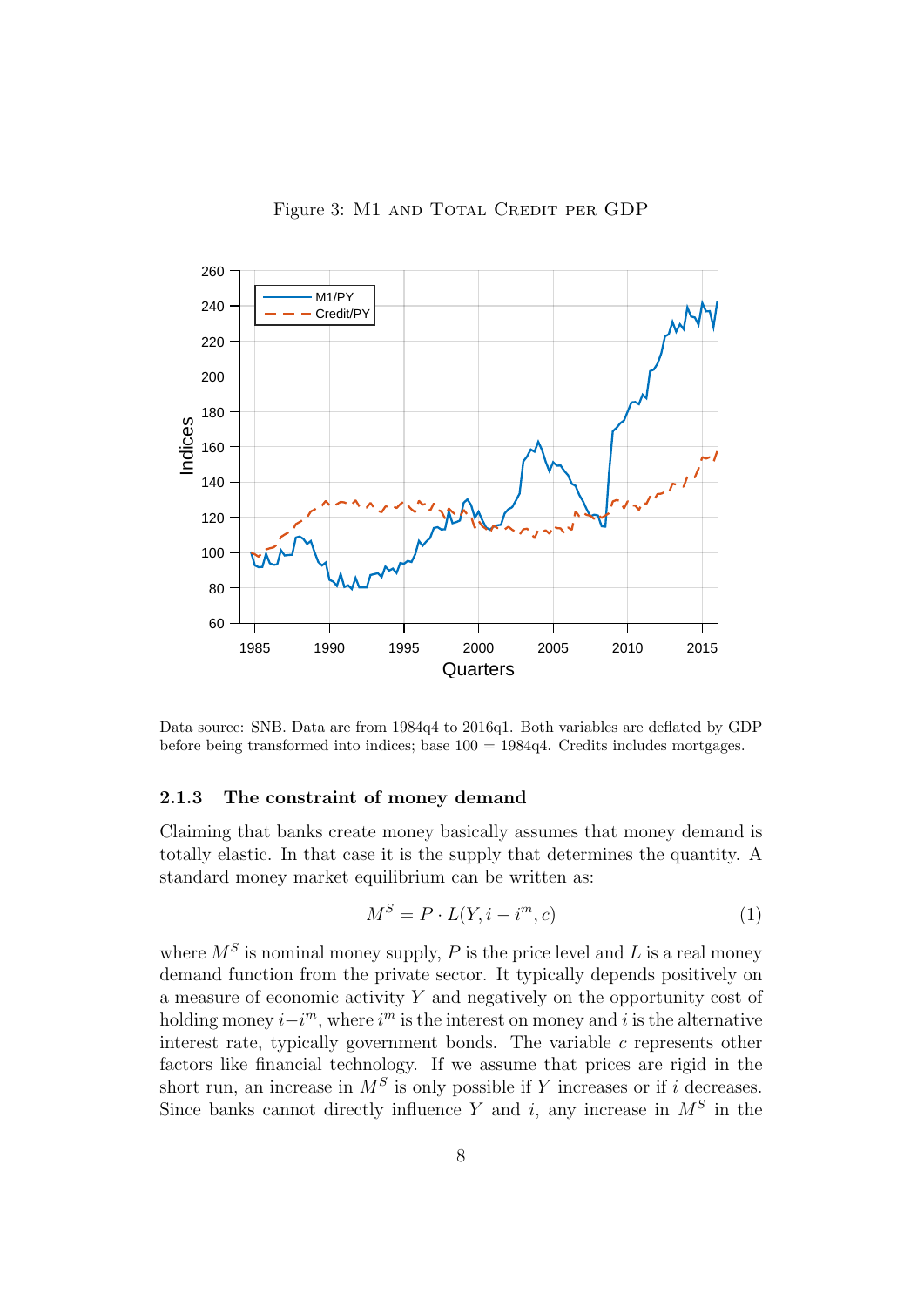short run cannot be directly determined by banks. $9$  However, there is one case where money demand is elastic. This the case of a liquidity trap we are currently in. In that case equation (1) does not apply as the private sector is indifferent between money and alternative assets.

At the empirical level, there is a very long tradition of estimating money demand.<sup>10</sup> Even though these estimations are faced with econometric problems, they tend to yield reasonable (and finite) income and interest elasticities. In the Swiss case, the focus has often been on M2 or on M3 as M1 appears less stable and less related to macroeconomic variables like inflation or output.<sup>11</sup> However, Section 3 will present a specific estimation for M1.

## 2.2 Money is not a Liability

A major assumption behind the benefits of sovereign money is that money would no longer be a liability of the central bank. And if it is no longer a liability, there is no need to match money with assets and money can then be spent. This view is puzzling, since both in accounting and in monetary economics, money at the central bank (i.e., the monetary base) is always considered as a liability and matched by assets. If money were not a liability and M1 represents for example 100% of GDP, it would mean that the central bank could potentially give away the equivalent of 100% of GDP on top of its usual profits from seigniorage. This would liberate a substantial amount of resources that could be used in many different ways (e.g., lowering taxes, increasing spending, lowering the debt, subsidizing credit, etc.).<sup>12</sup>

#### 2.2.1 No reason to change fiscal policies

There are fundamental issues with using central bank assets for fiscal or credit policies. The first issue is that there is no reason why the state should change other aspects of its policies in the case of a monetary reform. This is because sovereign money differs very little from debt so that the policies considered are already possible by changing government debt. Changing other policies because of sovereign money would be suboptimal. For example, consider the current situation of a liquidity trap. In standard models, money and

<sup>&</sup>lt;sup>9</sup>They could obviously have an indirect effect. For example, an increase in credit could boost economic activity, which stimulates money demand.

<sup>&</sup>lt;sup>10</sup>There has been declining attention to money demand in the last two decades as central banks focused more on inflation targeting and decreased their focus on monetary aggregates.

 ${}^{11}E.g.,$  see Kirchgässner and Wolters (2010).

<sup>&</sup>lt;sup>12</sup>If this view were true, one could wonder why countries would not have already used the resources.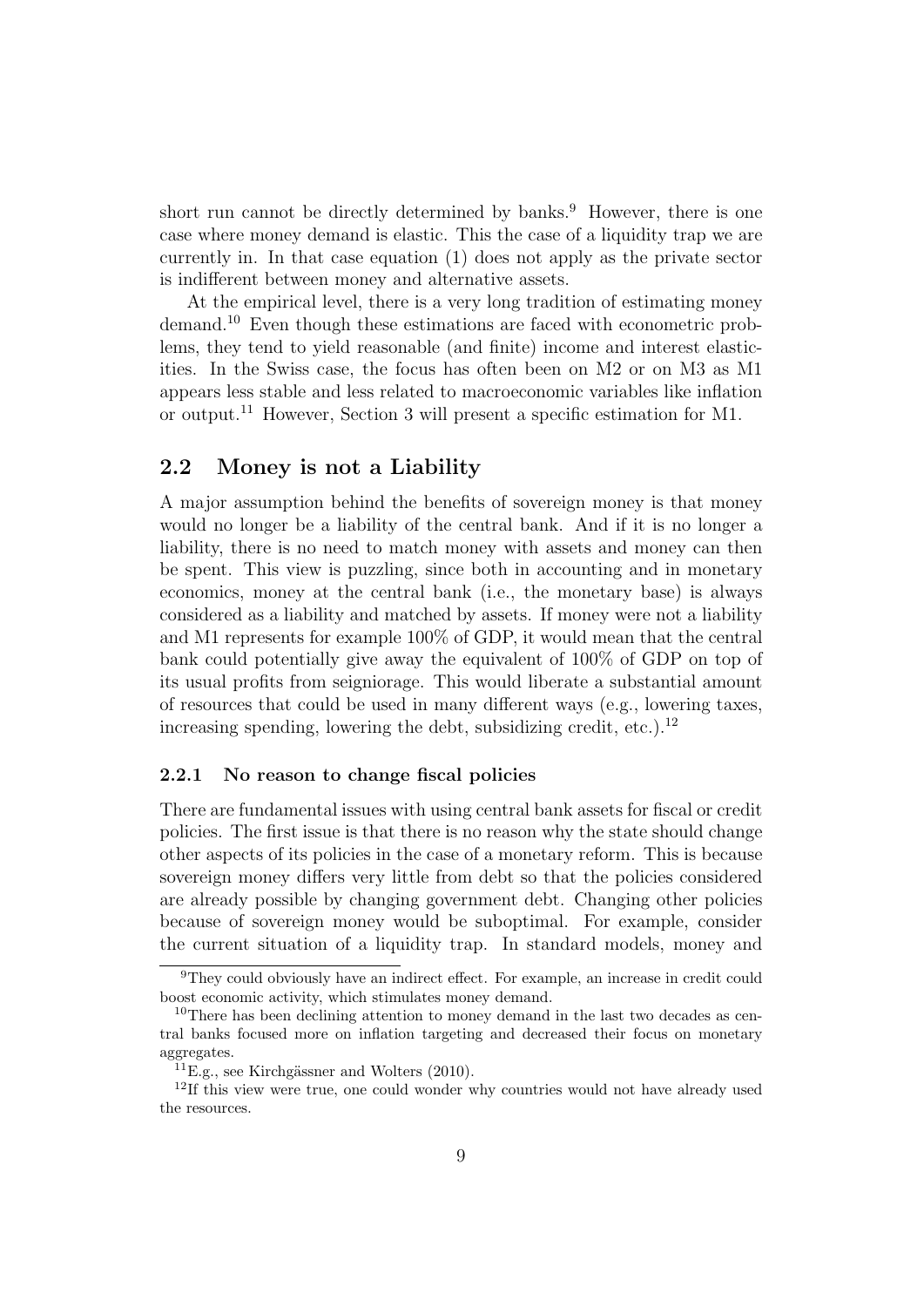debt are actually equivalent in this situation. As a thought exercise, assume that nominal interests rates on government debt are zero for a very long period.<sup>13</sup> In that case, money and bonds are very similar since no interest has to be paid on either bonds or money. Bonds mature, but they can be rolled over. Therefore, the consolidated state (government  $+$  central bank) can issue either bonds or money. This means that if the central bank buys government debt by issuing money, the consolidated state debt position is unaffected. Whatever can be done with money can be done with debt.

#### 2.2.2 A central bank needs to hold assets

The second issue is that it is important for a central bank to hold assets. There are at least two main reasons for this. First, assets are useful to conduct monetary policy. The central bank may want to be more restrictive and sell its assets to reduce money supply. Or the central bank may want to change the currency or the maturity composition of its assets through foreign exchange interventions or different types of quantitative easing. Not having assets would therefore seriously handicap the central bank.

The second reason for the central bank to hold assets is to provide a guarantee for the currency. Currently, banks hold deposits at the central bank because they trust the central bank and because they know that they can withdraw their funds immediately. With sovereign money, deposits at the central bank are not determined by commercial banks and may be less fickle. But reductions in deposits may still occur and may be caused by a decline in trust in the system. If the central bank gets rid of its assets, it will clearly lose credibility and trust in the system may indeed decline (see more on this below).

## 2.3 Sovereign Money Avoids Financial Crises

In theory, a major advantage of a full reserve requirement system or of sovereign money is to avoid traditional bank runs, as modeled in Diamond and Dybvig (1983). This leads the defenders of the initiative to claim that a better control of money would i) eliminate financial crises; ii) avoid speculative bubbles; iii) avoid the need for a lender of last resort for banks. However, these claims have little basis and are inconsistent with empirical evidence.

<sup>13</sup>See Bacchetta et al. (2016) for a formal analysis of a persistent liquidity trap.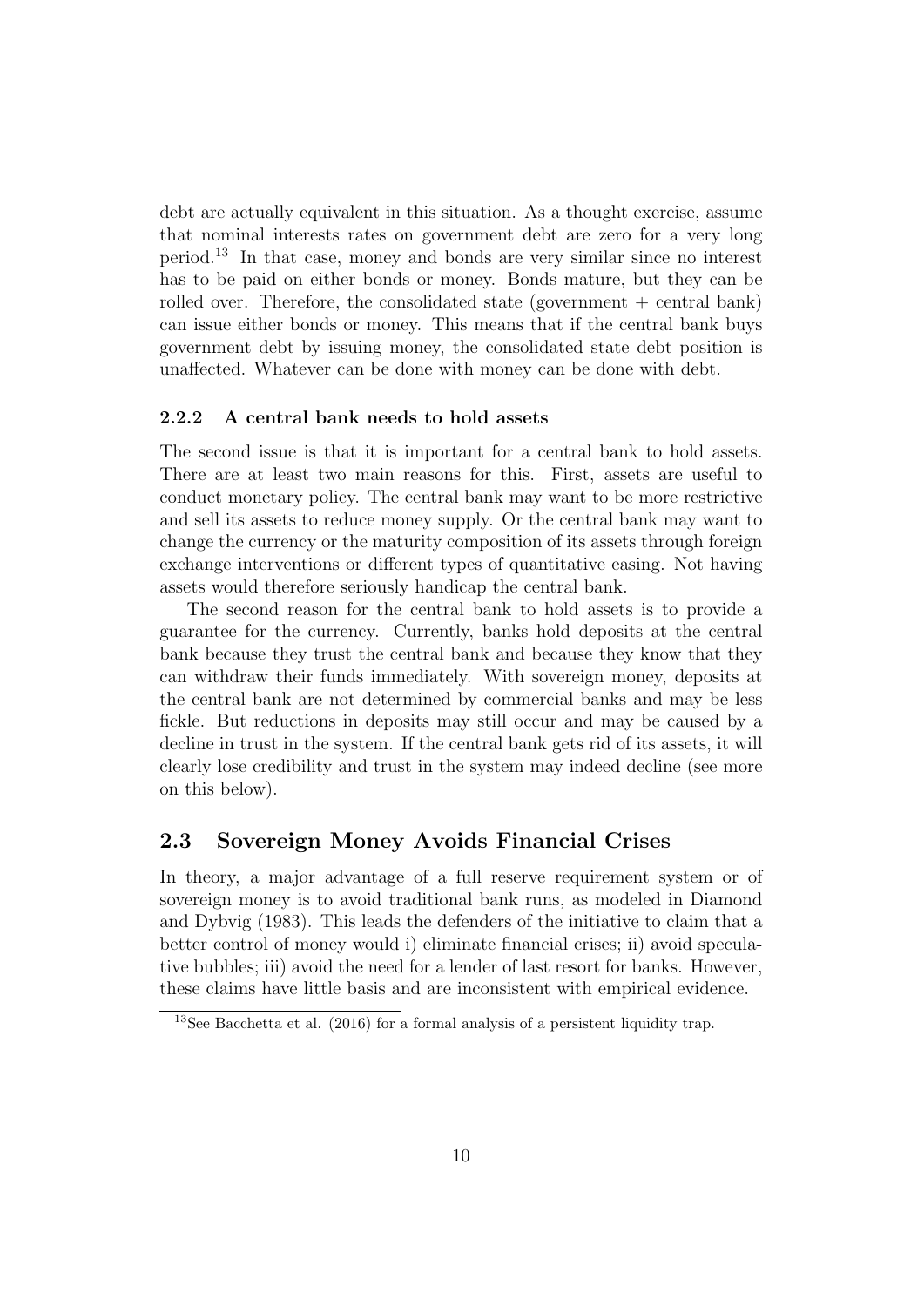#### 2.3.1 Bank runs may not be avoided

It is not the case that sovereign money can fully eliminate bank runs, for at least two reasons. First, a run may come from liabilities other than sight deposits. Second, there may be a run on the central bank.<sup>14</sup> Regarding the first reason, bank runs may come from short-term liabilities other than demand deposits. Jordá et al.  $(2017)$  show that non-deposit bank liabilities, rather than deposits, tend to predict banking crises. Moreover, in the recent global financial crisis, demand deposits by non-financial agents only played a minor role. It is true that the crisis could be viewed in the perspective of runs, i.e., quick withdrawals of funds, as argued in particular by Gorton (2009). However, these runs were not on demand deposits. They started with the asset-backed commercial paper market and then spread to money market funds and other financial institutions.<sup>15</sup> Commercial banks were not strongly affected by a run on their checking deposits. Even in the case of British bank Northern Rock in 2007, the run came from other financial institutions, i.e., from short-run liabilities that are not included in M1. Moreover, sovereign money may facilitate a bank run: since the central bank offers a safe asset, it becomes easier to move out of banking liabilities if there is a decline in confidence in the banking system. To avoid any bank run, the sovereign money reform should add severe restrictions on banks' other liabilities.

The second reason for bank runs is that an indirect run on the central bank may occur if the initiative implies that the central bank is running down its assets. In that case, there might be a lack of trust in the central bank and a run on sovereign money may occur. This would likely imply a currency crisis and the mechanism could be similar to Krugman (1979): a speculative attack on the currency occurs when the level of central bank foreign assets becomes low enough. This speculative attack implies a decline in the demand for domestic currency deposits and a capital outflow. If the central bank does not decrease its supply of deposits, this would lead to a large depreciation and large inflation. In other terms, selling central bank assets would move the risk of a bank run from commercial banks to the central bank.

<sup>14</sup>A third channel is a run on the asset side, as customers may run down their credit lines in times of crises. See Ippolito et al. (2016) for evidence.

<sup>&</sup>lt;sup>15</sup>Gorton (2009) writes: today's panic is not a banking panic in the sense that the traditional banking system was not initially at the forefront of the "bank" run as in 1907... In the current case, the run started on off-balance sheet vehicles and led to a general sudden drying up of liquidity in the repo market, and a scramble for cash...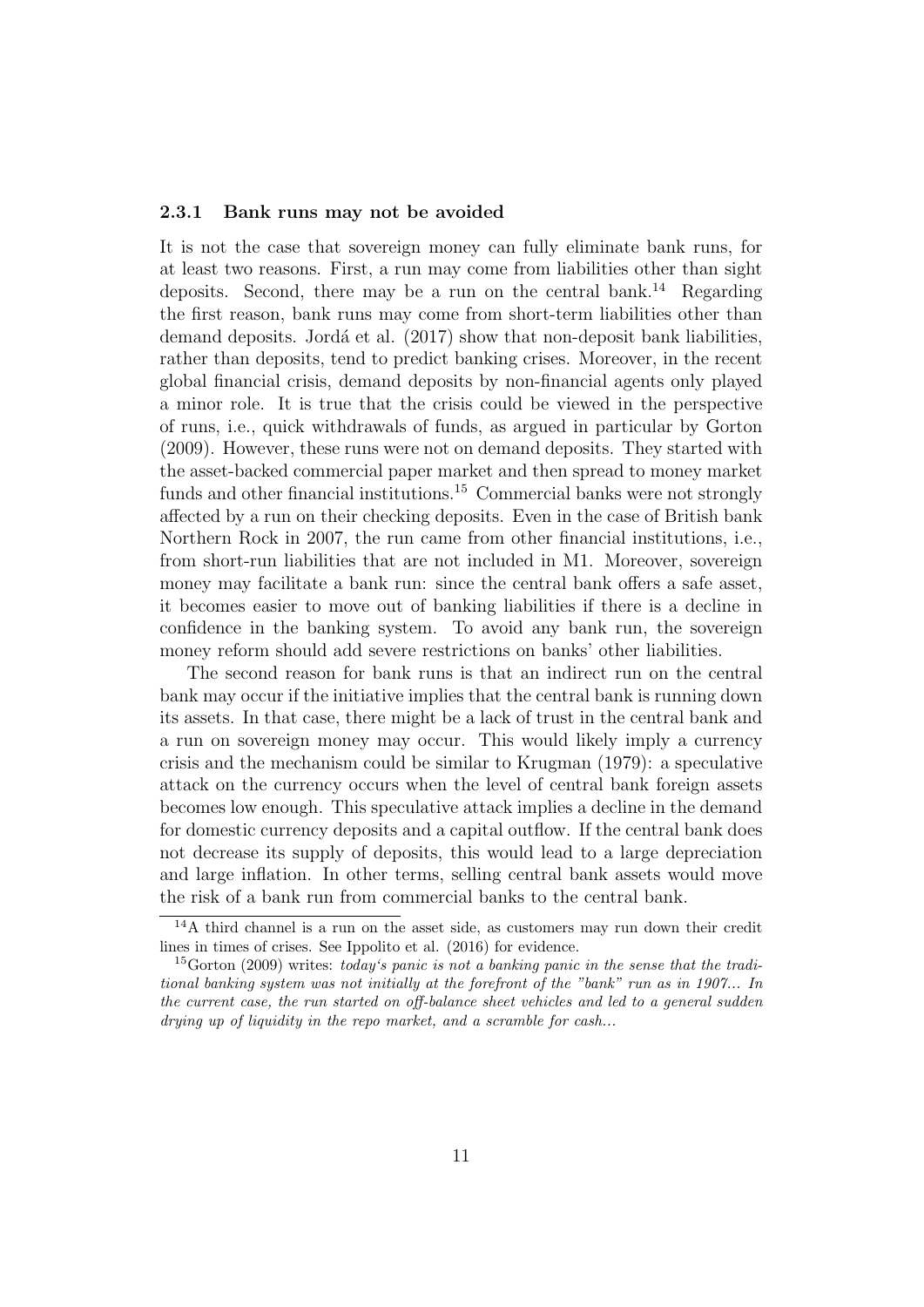#### 2.3.2 Iceland in 2008 as an example

An interesting case is the financial crisis in Iceland in 2008, which is one of the largest observed in history.<sup>16</sup> The three large banks expanded extraordinarily their balance sheet and their credit in the years before the crisis. In the crisis, they all went bankrupt and were all subject to a run. The main source behind the credit surge and the subsequent withdrawal came from foreign shortterm borrowing, as investors were exploiting the interest differential through carry-trade strategies. Controlling M1 in that context would clearly not help.<sup>17</sup> It may even be counterproductive: restricting M1 would imply a more restrictive monetary policy, which could increase interest rates in Krona. This would make carry trade even more attractive and increase capital flows and credit growth.

It is interesting to notice that, in Switzerland, the only bank that activated the deposit insurance scheme for its depositors in the recent financial crisis was the subsidiary of one of the Iceland banks, Kaupthing.

#### 2.3.3 Empirically money is not a good indicator of financial crises

As already mentioned, the stock of money in the economy does not have a significant macroeconomic impact. This is also true for its role in financial crises and bubbles. There is a huge empirical literature studying banking crises and trying to identify the determinants of crises. Different monetary aggregates and different measures of money have been considered (e.g., the level of real money or deviations from trend), but it has proven insignificant. What has proven significant in recent work, however, is credit (e.g., see Gourinchas and Obstfeld, 2012, or Schularick and Taylor, 2012). There has been much less empirical work on the causes of financial bubbles, but Jordá et al. (2016) show that credit-driven housing bubbles are particularly damaging for the economy.

More generally, periods of strong credit growth are often followed by lower economic activity. Therefore, controlling credit appears to be key for financial stability. This is by now well understood and has been motivating various aspects of financial regulation. But this is not true for money, since we have already seen that the correlation between money and credit is low: controlling money will not necessarily limit credit growth.

<sup>16</sup>See for example Benediktsdottir et al. (2011) for a description of the Iceland crisis.

 $17$ The proposal of sovereign money has also been suggested in a report by Sigurjónsson (2015), but the report does not explain how the financial crisis could have been avoided.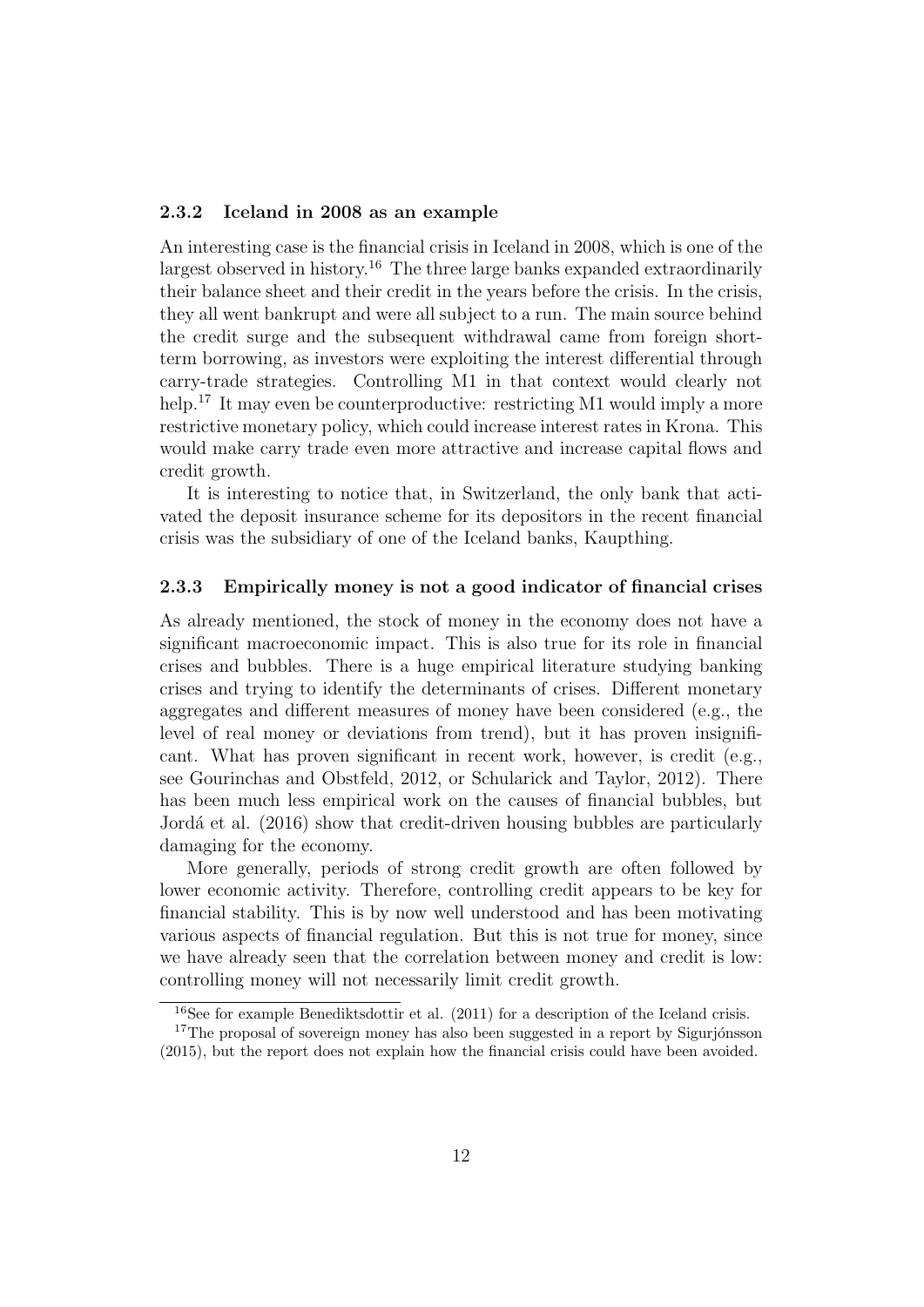#### 2.3.4 A lender of last resort is still needed

The recent crisis and other episodes clearly show that when banks run into trouble it is not due to traditional bank runs. Why would sovereign money affect the role of the state as lender of last resort? Banks may still be "toobig-to-fail": a bankruptcy may endanger the whole financial system and will affect employment. Other measures of financial regulation are clearly needed to limit the probability of bankruptcy and the need for state intervention.

## 2.4 The Benes-Kumhof Paper

The initiative committee cites the working paper by Benes and Kumhof (2012, henceforth BK) and claims that "the IMF confirms the positive impact of the sovereign money reform". This claim is abusive for three reasons. First, the working paper by BK is simply an academic investigation and is not the official IMF position.<sup>18</sup> Second, the study is analyzing a reform that is quite different from the initiative submitted to the Swiss people. Some of the key differences between the initiative and the "Chicago plan" experiment in BK are the following: i) BK consider full reserve requirements and not sovereign money; ii) BK have only one type of deposits, so that reserve requirement applies to all deposits and not only to sight deposits as in the initiative; iii) in BK, central bank reserves, and therefore deposits, yield an interest, while there would be no interest on reserves in the initiative; iv) in the second stage of the reform, the central bank would use money to buy back government and mortgage debt in BK. In the initiative, the central bank would distribute the money to the government. Because of these key differences, the impact of the BK experiment are quite different from the initiative.

The third reason why the reference to BK is misleading is that the environment considered does not correspond to important features of the Swiss economy. One feature is that the Swiss economy is currently in a liquidity trap and the existing amount of central bank reserves is already very large. The monetary reform would therefore not increase substantially the reserves at the central bank. Another key feature is that Switzerland is an open economy. This has several implications. First, the real interest rate is strongly

 $18$ On the first page it is written: This Working Paper should not be reported as representing the views of the IMF. The views expressed in this Working Paper are those of the author(s) and do not necessarily represent those of the IMF or IMF policy. Working Papers describe research in progress by the author(s) and are published to elicit comments and to further debate. Notice also that these two economists are not currently working at the IMF.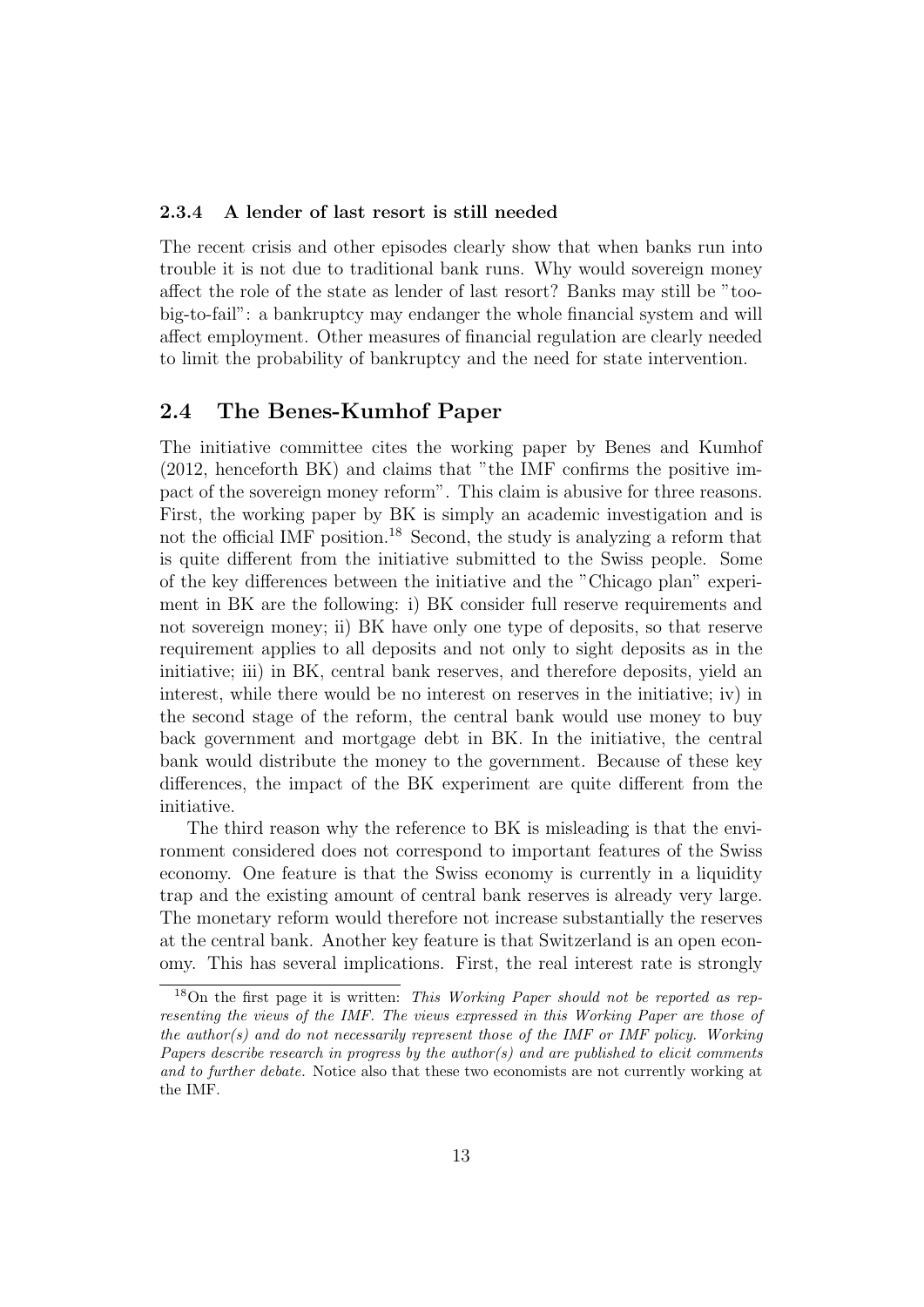influenced by foreign interest rates. Second, banks can easily change their assets and liabilities by changing their positions with non residents. Third, there is currency substitution and alternative currencies, mainly euros and dollars, can be used for transaction purposes.

All these differences mean that the results from BK are not relevant for the sovereign money initiative. The Chicago plan experiment in BK increases the steady-state level of output by  $10\%$  through three channels.<sup>19</sup> First, there is a large decline in the real interest rate that boosts investment. But the decline in interest rate comes mainly from the debt purchases by the central bank in the second stage of the reform. This aspect is not considered in the initiative. Moreover, the real interest can decline because the model is a closed economy. In an open economy model, this would typically not happen. The second channel is a decrease in distortionary taxes by a large increase in seigniorage (3.6% of GDP). I will explain below that the increase in seigniorage in Switzerland is much lower than that, so that the potential decrease in taxes is limited. On the other hand, by not paying interest on reserves in the sovereign money reform, seigniorage is also very distortionary. I show below that the loss for depositors is larger than the gain for the state. Therefore, the second channel does not appear relevant. The third channel reflects a decline in monitoring costs due to the reduction in credit. But the sovereign money initiative does not foresee a decline in credit. Moreover, the role of monitoring costs in the BK is somewhat odd: it implies by assumption that the smaller the banking sector the better.

The above discussion therefore shows that the three channels in BK would not apply to the proposed sovereign money reform in Switzerland.

# 3 The Impact of Sovereign Money in Switzerland: Stage 1

The reform implies that all sight deposits are no longer on the balance sheet of commercial banks. This may imply lower funding for banks. If this is the case, in the first stage of the reform, the SNB lends the funds to banks. More specifically, let  $H$  be the monetary base before the reform, which is made of bank notes and of banks' reserves at the central bank. With the reform, banks would deposit the additional quantity  $M_1 - H$  at the SNB. This is

 $^{19}\mathrm{Another}$  issue is that the BK model is not standard and incorporates several debatable assumptions. It is also difficult to see the role of each assumption on the results. A more detailed discussion of these issues would become quite technical for this survey. But is fair to say that many economists (including all IMF economists I could talk to) are not convinced by the output increase generated by the experiment.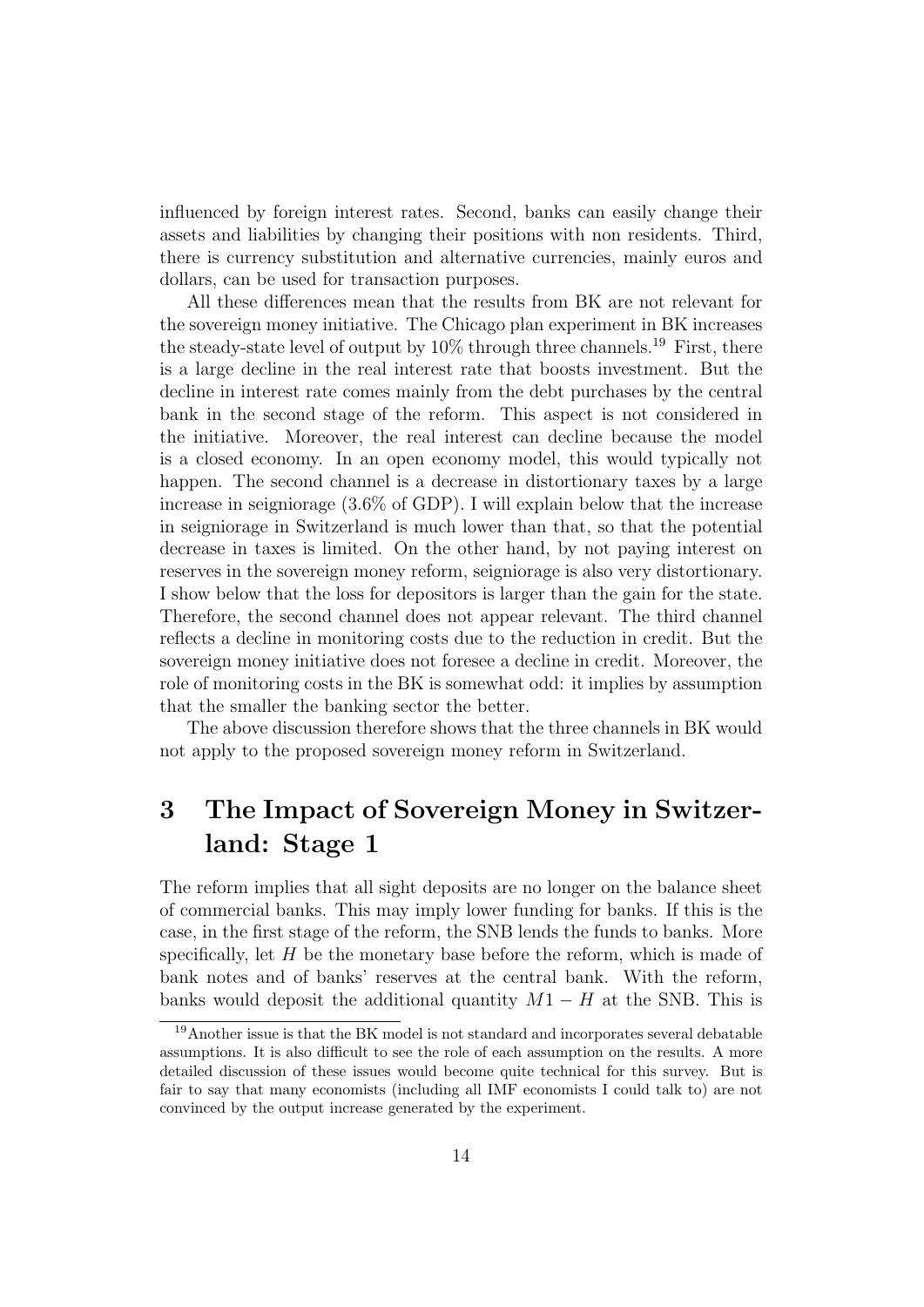the quantity of funds that is no longer available to banks for their lending or investment activities. If the SNB lends this amount to banks their total resources are unchanged. This section considers the first stage of this reform and Section 4 will consider the second stage.

The objective is to analyze the revenue impact for the state, i.e., government and central bank, for banks and for depositors. Three key aspects will influence the analysis. First, an important aspect of the reform is that the SNB would not pay any interest on reserves so that sight deposits would no longer yield any interest, i.e.,  $i^m \leq 0$ . This implies that the opportunity cost of holding money is higher, which has been shown to lower welfare.<sup>20</sup> Moreover, this will decrease money demand  $M1$ . Let  $m1$  represent  $M1$  in proportion of GDP:  $m1 = M1/PY$ ; and let  $m1^-$  and  $m1^+$  be the levels of money before and after the reform. For the quantitative estimation, it is key to estimate  $\Delta m = m - m_1 +$ . For this purpose we need an estimate of the interest elasticity of money demand and this is discussed in the next subsection.

Second, it is important to distinguish between the current situation of a liquidity trap with interest rates close to zero from a more "normal" situation with positive interest rates. For the more normal period, the estimates will be based on the period 1984-2006 (the sample starts in 1984 due to data availability on interest rates). Figure 4 shows the evolution of interest rates during that period.

Third, the impact of the reform depends on the competitive structure of the banking industry. This is a complex issue, since banks offer multiple products. It is also possible that the competitive structure is affected by the reform. I will abstract from these complexities and follow the macroeconomic literature that assumes monopolistic competition in the loans and the deposit markets. Appendix B lays out the underlying model and derives the markups used in the numerical analysis.

After describing the estimate of the interest elasticity of money demand, this section discusses the impact for the state, for depositors, and for banks.

## 3.1 Interest Elasticity of Money Demand

The objective is to determine how much the demand for sight deposits would decrease with a decline in its interest rate. This amounts to estimate a semi-

 $^{20}E.g.,$  see Curdia and Woodford (2011). This point is related to the Friedman rule, a basic result in monetary economics. It says that the optimal level of nominal interest rates on bonds should be zero to eliminate the cost of holding money (when money yields zero interest). Since bonds rates are usually positive, it is optimal to pay a positive interest rate on money.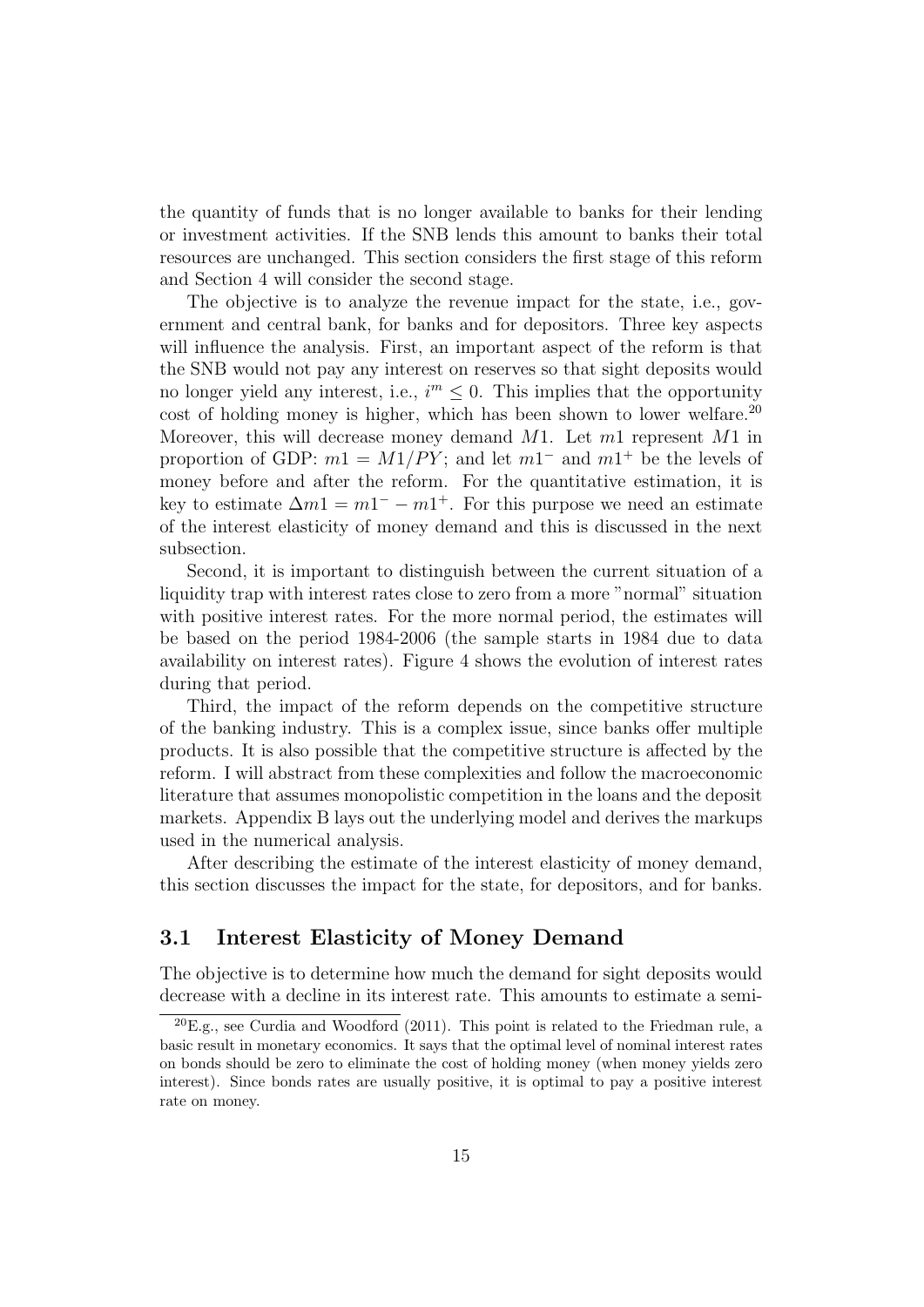Figure 4: INTEREST RATES, 1984-2006



Data source: SNB. Interest rate on 10-year Government bonds.

elasticity of money demand: by how much, in percent, does money demand decrease if the interest rate increases by one percentage point? Estimates of this elasticity vary a lot, from as low as 6 in Ireland (2009) to as high as 60 in Bilson  $(1978)^{21}$  Here we estimate a simple long-run money demand for Switzerland, using quarterly data from 1984q4 to 2006q4. Our interval ends in 2006 to focus on a period where interest rates were distinctly higher than zero. As a dependent variable, we consider deposits in M1, so that we subtract banknotes from M1 and define this new variable as  $M1$ . We estimate the following regression:

$$
\ln\left(\widetilde{M1}_t/P_t\right) = \alpha_0 + \alpha_1 \ln Y_t + \alpha_2 \left(i_t - i_t^m\right) + u_t \tag{2}
$$

where  $P_t$  represents the consumer price index,  $Y_t$  is real GDP,  $i_t$  is the longrun interest rate (10-years Swiss bonds), and  $i_t^m$  is the interest rate on sight

<sup>21</sup>Lucas (2000) finds a value of 28 when translated to a quarterly frequency. Engel and West (2005) review many estimates that also fall in this range.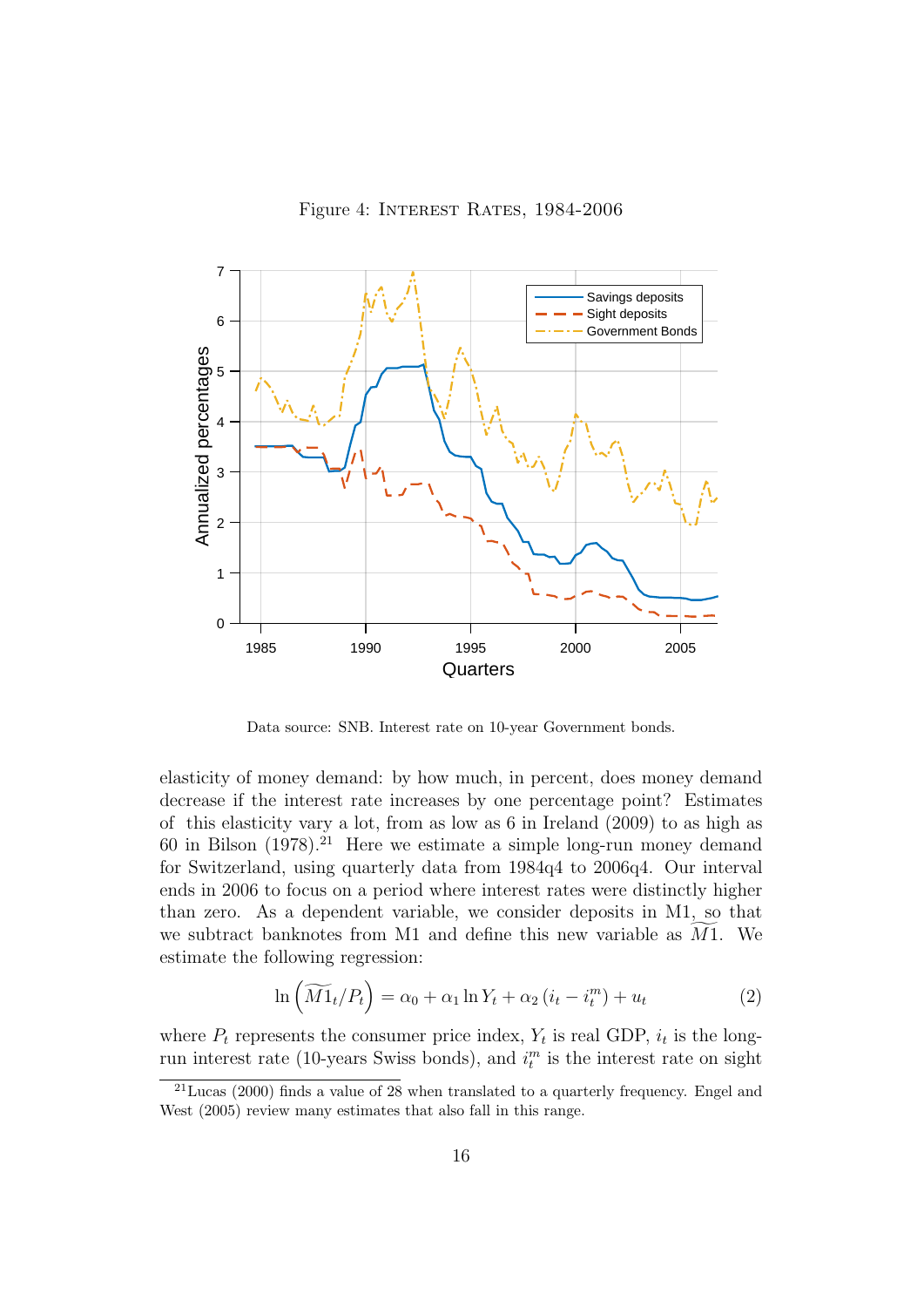deposits. The results of the estimation can be found in the Appendix. The important result is the point estimate for  $\alpha_2$ , which is −0.13. Even though the estimation is derived from a relatively short sample of 22 years, this estimate is in line with the recent estimations of Benati (2016) who considers a sample from 1948 to 2015. This implies that a one percentage point decrease in  $i<sup>m</sup>$ decreases real money demand by 13 percent. I estimate the decline in the average return on sight deposits to be 2.73 (see below). This implies that the reduction in money demand is  $\Delta m1 = -35.5\%$ .

## 3.2 Additional Revenue for the State

#### 3.2.1 Computing additional revenue

A major argument for sovereign money is the increase in revenue for the state. Commercial banks can make a profit by paying a low interest rate on sight deposits and lending the same amount at a higher rate. If instead the central bank controls sight deposits, it can reap these profits. The additional revenue is basically the increase in seigniorage minus two items that are otherwise paid by commercial banks. First, when banks make profits by issuing sight deposits, they pay taxes to the state. With sovereign money these taxes would disappear. Second, there is a cost to manage sight deposits and the liquidity and payment services they provide. At this stage, it is not clear who will pay these costs, but some of these costs may be paid by the central bank. To summarize, the additional revenue from sovereign money can be expressed as:<sup>22</sup>

$$
\Delta \text{Revenue} = i \cdot (m1^+ - h^-) - Taxes^- - Costs^+ \tag{3}
$$

where  $h^- = H^-/PY$ . For convenience, in the numerical analysis I will abstract from  $Costs^+$ , as they are difficult to estimate. Notice that under sovereign money the interest differential is simply  $i$ , because no interest is paid on money. Instead the interest rate differential for commercial banks is  $i - i<sup>m</sup>$  as they typically pay an interest on money. For an estimation of increased revenue, we should distinguish between the situation of a liquidity trap that we are in now and more normal times.

<sup>22</sup>There are two ways to look at seigniorage. First, a central bank earns revenues by issuing money at a low or zero interest rate and lending it at a higher interest rate. In that case seigniorage is equal to the interest differential times the stock of money. In the second perspective seigniorage is simply the money created by the central bank. Although the two perspectives appear different, under some mild conditions they turn out to be equivalent in present value. We focus on the first approach.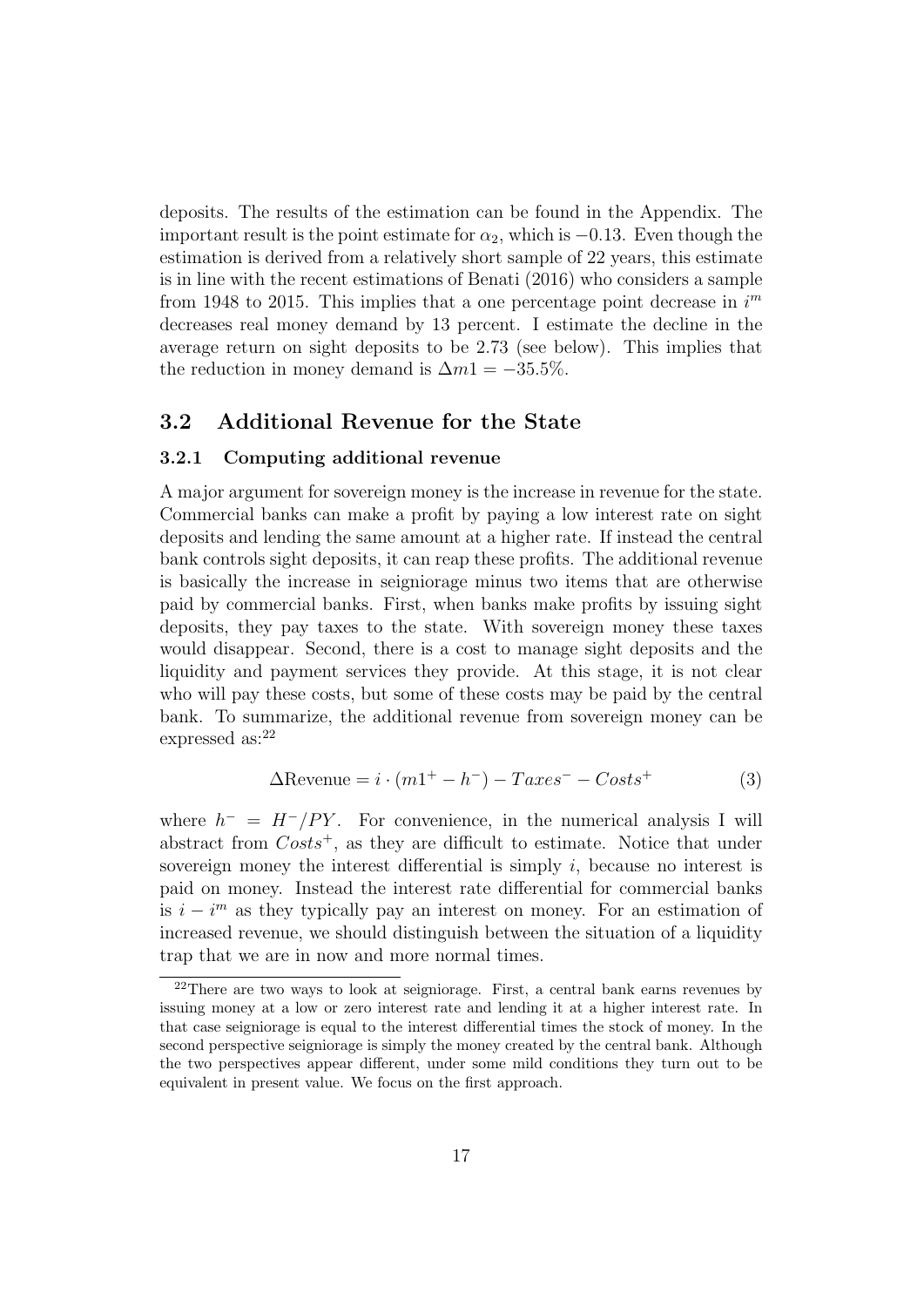#### 3.2.2 No increase in revenue in the current liquidity trap

In the current situation, sovereign money would give no additional gain to the central bank. First, interest rates are about zero so that  $i = 0$ . Moreover the level of reserves already represents about 100% of demand deposits, i.e.,  $M1 \simeq H$ . Therefore sovereign money would not increase the central bank balance sheet and would have no impact on its profits. If the state has to incur some additional costs from managing M1, the net impact could even be negative.

#### 3.2.3 Increase in revenue in more normal times

Things will be different if we exit the liquidity trap, where interest rates would be positive, while money demand would be lower. The additional amount of seigniorage with sovereign money will obviously depend on how these variables change. It is natural to assume that the SNB lends its additional resources to commercial banks at rate *i*. If we compute  $i \cdot (m1^+ - h^-)$  over the period 1984-2006, we find an annual rate of  $0.80\%$  of GDP.<sup>23</sup>

To compute the net gain for the state, we need to have an estimate of taxes paid by banks on profits from sight deposit operations. In Appendix B, I compute the decline in bank profits to be 0.77% of GDP. If we assume a tax rate of 35%, lost taxes would represent 0.27% of GDP. This implies that the net gain for the state, abstracting from operational costs, would be 0.53% of GDP. Using 2015 GDP, this would make CHF 3.42 billions. This number is not insignificant, but it should be put in perspective by comparing it to recent SNB profits (CHF 24.5 billion in 2016) and to SNB profits that would occur in a period of high interest rates.

## 3.3 Implications for Depositors

In this part section, the sovereign money reform has the same implications as a 100% reserve requirement. There is an extensive literature on reserve requirements that shows that they act as a tax on deposits.<sup>24</sup> With  $100\%$ reserve requirement, the tax is simply equal to the reference interest rate i (the marginal interest rate a bank would get if it did not have to hold reserves at the SNB). With perfect competition in banking, this cost would be fully passed trough to depositors. However, if we assume monopolistic

<sup>23</sup>I used the average interest rate on federal government bonds (source: SNB). The average over the period is 4 percent. The average of  $M1 - H$  is 34 percent of GDP.

<sup>&</sup>lt;sup>24</sup>Under some conditions, reserve requirements are equal to a tax on deposits combined with an open market operation. See Bacchetta and Caminal (1994).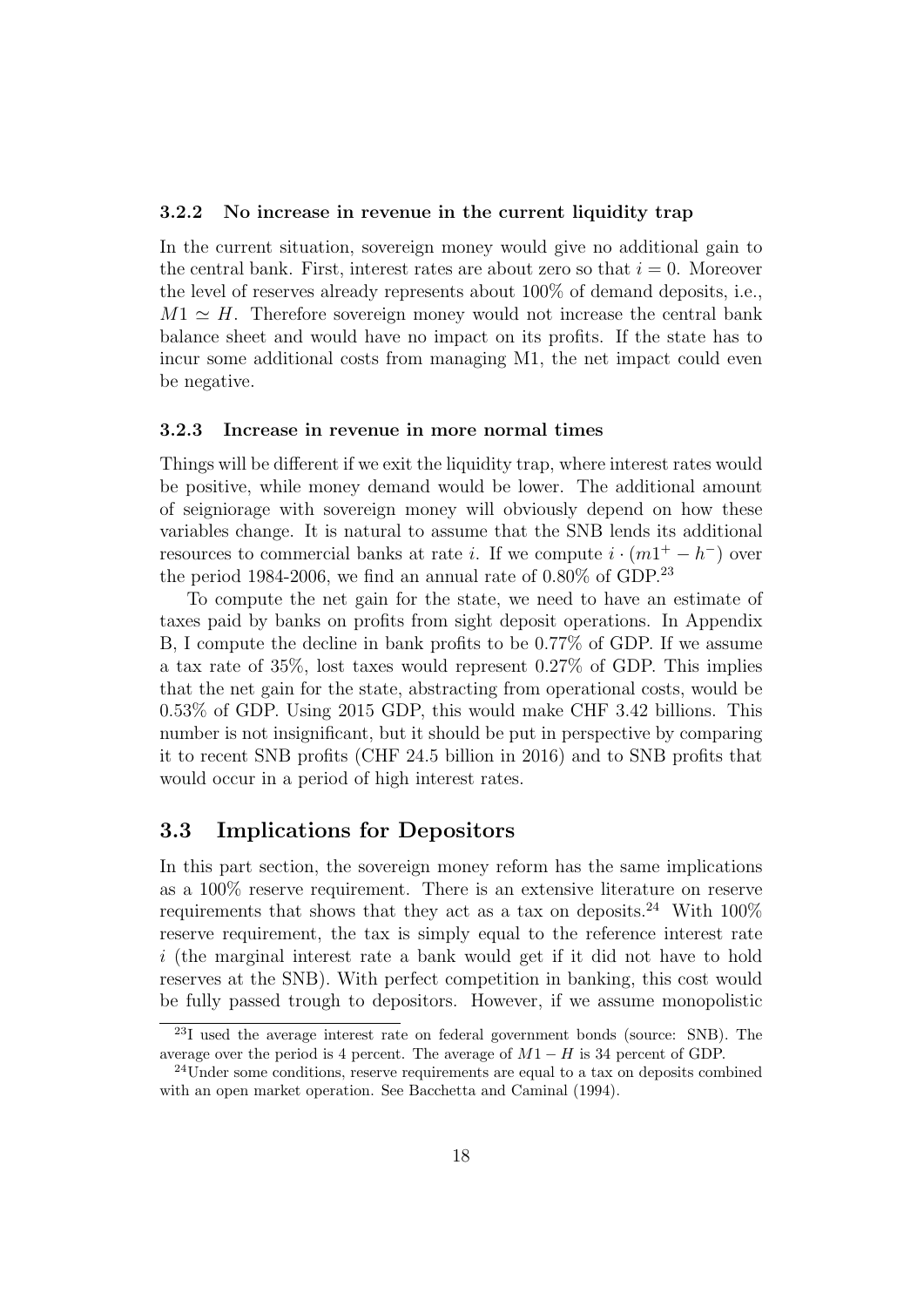competition (see Appendix B), depositors will only bear  $(1-\mu^d)i$ , while banks profits in principle decline by  $\mu^d i$ . Under the assumptions of Appendix B we have  $i^s = (1 - \mu^d)i$ , where  $i^s$  is the interest rate on savings deposits. The additional tax from the reform can be simply computed as  $i^s \cdot (m_1 - h^-)$ .<sup>25</sup> For the period 1984-2006, this gives a loss of 0.82%.

It may be useful to clarify why  $i^s$ , and not  $i^m$ , is used to compute the loss. On top of a decline in interest rates  $i<sup>m</sup>$ , depositors are likely to see an increase in service fees, as in the current situation of low interest rates. If sight deposits are still run by commercial banks, they would still have to incur operational costs. With competitive pressure, part of these costs are passed on to depositors. It is obviously difficult to estimate these costs, but an indirect way to estimate them is to consider the difference between the interest on savings deposits  $i^s$  and the interest on sight deposits  $i^m$ . Appendix B shows that the cost  $\tau$  is proportional to the differential  $(i^s - i^m)$ :  $\tau = (i^s - i^m)/(1 - \mu^d)$ . Depositors bear a share  $1 - \mu^d$  of this cost. In the 1984-2006 period, we find  $\tau = 1.57$ .

There is an additional cost that we cannot quantify, which is the increase in regulation including likely restrictions for savings deposits. Moreover, there is the uncertainty around these measures.

## 3.4 Implications for Banks Profits and Credit

In normal times, banks would definitely lose from the reform, as sight deposits with cost  $i<sup>m</sup>$  are replaced by SNB loans with cost i. The loss for banks is the decline in interest rate margins, from which we can subtract taxes and operation costs if we assume that they are passed on to depositors.<sup>26</sup> The decrease in interest income is  $(i - i<sup>m</sup>) \cdot (m1<sup>-</sup> - h<sup>-</sup>)$ . Over the 1984-2006 period, this is equal to 0.80% of GDP. Appendix B shows that the decline in bank profits per unit of deposits,  $\mu^{d}(i-\tau)$ , is equal to 0.77. If we assume a tax rate of 35% on these profits, the after tax loss in profit would be 0.50%.

Since banks' balance sheets are little affected by the first stage of the reform, the impact on total credit would in principle be small. However, banks face a loss  $\mu^d \tau$  on sight deposits and may compensate it by increasing

 $^{25}$ It can be argued that the tax should be computed on the new money demand, i.e.,  $i<sup>s</sup> \cdot (m1<sup>+</sup> - h<sup>-</sup>)$ . However, when m1 decreases depositors enjoy fewer services from sight deposits or have to incur higher costs. A simple approximation of these costs is  $i<sup>s</sup> \cdot \Delta m1$ , and is captured by using  $m1^-$  instead of  $m1^+$ . The precise measure of these costs actually depends on the motives for holding money. For an analysis of the welfare cost for depositors in a more structured analysis, see Bacchetta and Caminal (1992).

 $^{26}$ Notice, however, that reserves at the SNB would be less liquid under sovereign money: they would only be liquid for sight deposit withdrawals, but not with other liquidity needs.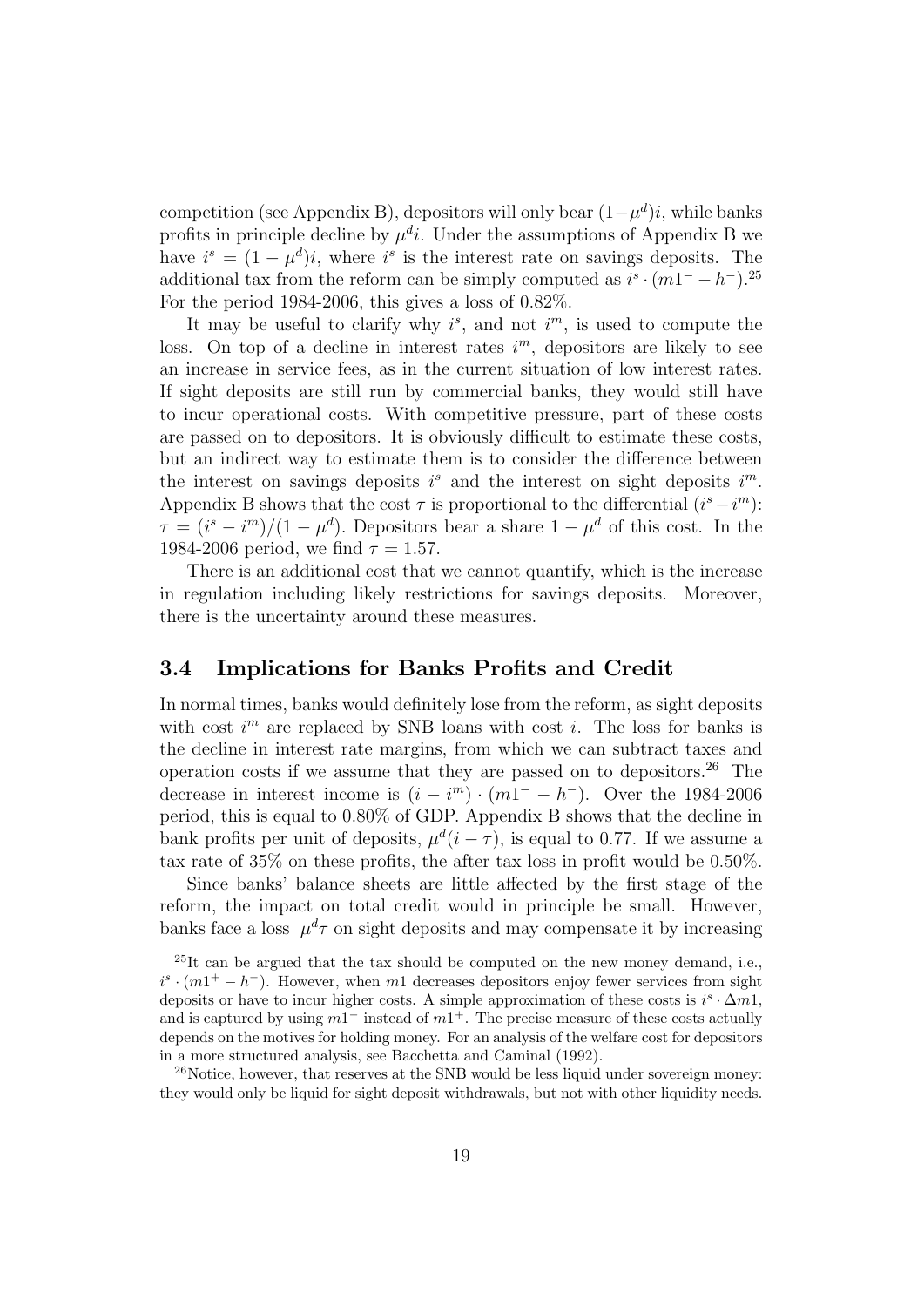#### Table 1: Impact of Sovereign Money - Phase 1

|              | Positive interest rates<br>1984-2006 | Liquidity Trap<br>Current period |
|--------------|--------------------------------------|----------------------------------|
| <b>SNB</b>   | 0.80                                 |                                  |
| Government   | $-0.27$                              |                                  |
| State Total  | 0.53                                 |                                  |
| Depositors   | $-0.82$                              |                                  |
| <b>Banks</b> | $-0.50$                              |                                  |
| Total        | $-0.79$                              |                                  |

Annualized percentage of GDP

Notes : See text for a description. Does not include cost to borrowers, additional costs for the SNB, or regulation costs.

the cost of lending. Even if we assume that the whole loss is transferred to the cost of lending, the impact would not be large: 0.12 percentage points. The increase in the cost of credit should only have a small negative impact on the demand for credit.

## 3.5 Overall Impact

Table 1 summarizes the above analysis. It is obvious that the precise numbers should be taken with a grain of salt, but they help to provide an overall picture of the impact of the first stage. It is interesting to notice that when interest rates are positive, the sum of all the effects is negative. This is due to the decline in  $i<sup>m</sup>$  with the reform, which implies a decrease in M1. This decrease means that the gain in SNB revenue is smaller than the loss in net interest revenue from banks. Moreover, the decline in the opportunity cost of holding money is an additional burden to depositors.

To summarize this section, we have found that in the current situation of a liquidity trap, there would be little aggregate impact of the first stage of the reform. If the Swiss economy returns to positive interest rates, the impact would be more significant. Using data for the period 1984-2006, we see an increase in state revenue, but also a loss for depositors. The loss to banks appears relatively small. Overall, this implies a net loss for the economy. This loss should be seen as a lower bound, as it excludes some of the costs that are more difficult to assess (regulation costs, implementation costs) and it assumes an orderly implementation of the reform.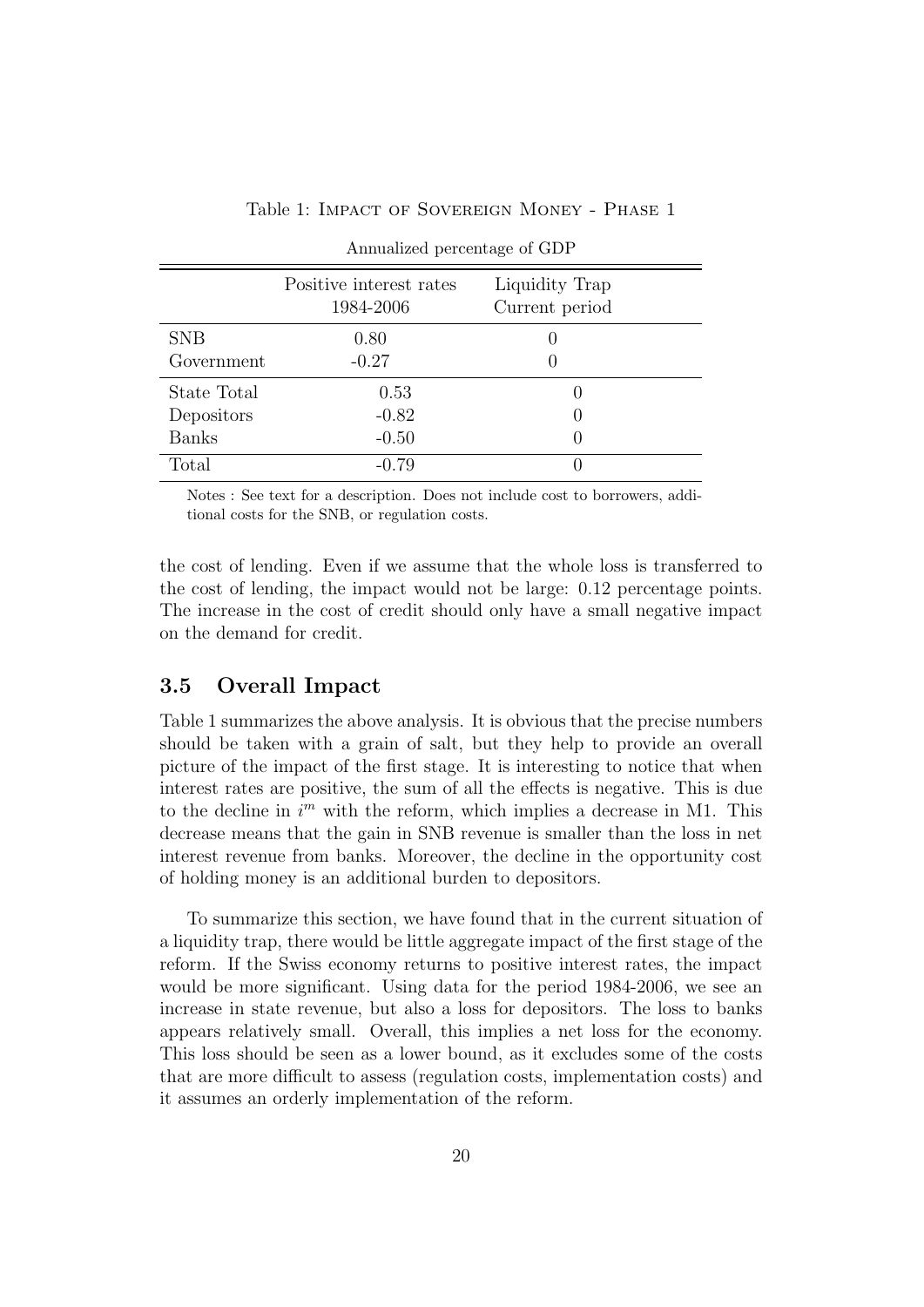# 4 The Impact of Sovereign Money in Switzerland: Stage 2

In the second stage of the reform, the SNB eliminates its lending to banks. This means that banks need to look for alternative sources of funds. On the other side, the SNB has more potential resources that could be used in several ways. This section will discuss the macroeconomic implications of this second phase under different scenarios. In such a survey, only the broad implications are considered. A more detailed analysis would require a full dynamic model.<sup>27</sup>

## 4.1 Need for Alternative Funding by Banks

On average, sight deposits represent a relative small share of banks balance sheets. In the last thirty years, sight deposits minus reserves at the central bank represented about 25 percent of total credit and 15 percent of total banks balance sheets. In the second phase of sovereign money, banks would need to find alternative sources of funding. Given the attractiveness of the Swiss franc, there is no doubt that Swiss banks would be able to find funding. However, switching to alternative funding may create short-term costs. For example, consider the situation where banks want to rapidly increase their credit and need to issue new liabilities. Such a situation would occur if the Swiss economy exits the liquidity trap. In the transition, it might take some time to organize alternative funding, especially for smaller banks. This may slow down a potential credit recovery. Therefore, there might be short-run risks in the search for alternative financing.

In the medium run, the question is whether this funding would be much more expensive than sight deposits. This is a difficult question. Sight deposits obviously imply a lower interest payment for banks. But a large part of the lower interest rate is accounted for by the operating cost of sight deposits. Therefore, the difference may not be that large.

What type of alternative funding would be available? The basic idea behind the initiative is that, once sight deposits are outside of banks' balance sheets, the financing of banks should come from more "responsible" investment decisions. This is likely to be true for equity or long-term debt. But some alternative sources of financing may not be more "responsible" and some other may make banks more prone to crises. First, there might be an increase in savings deposits: since the opportunity cost of holding sight

<sup>27</sup>Bacchetta and Perazzi (2017) provide such an analysis, examining in particular the welfare effect of the reform.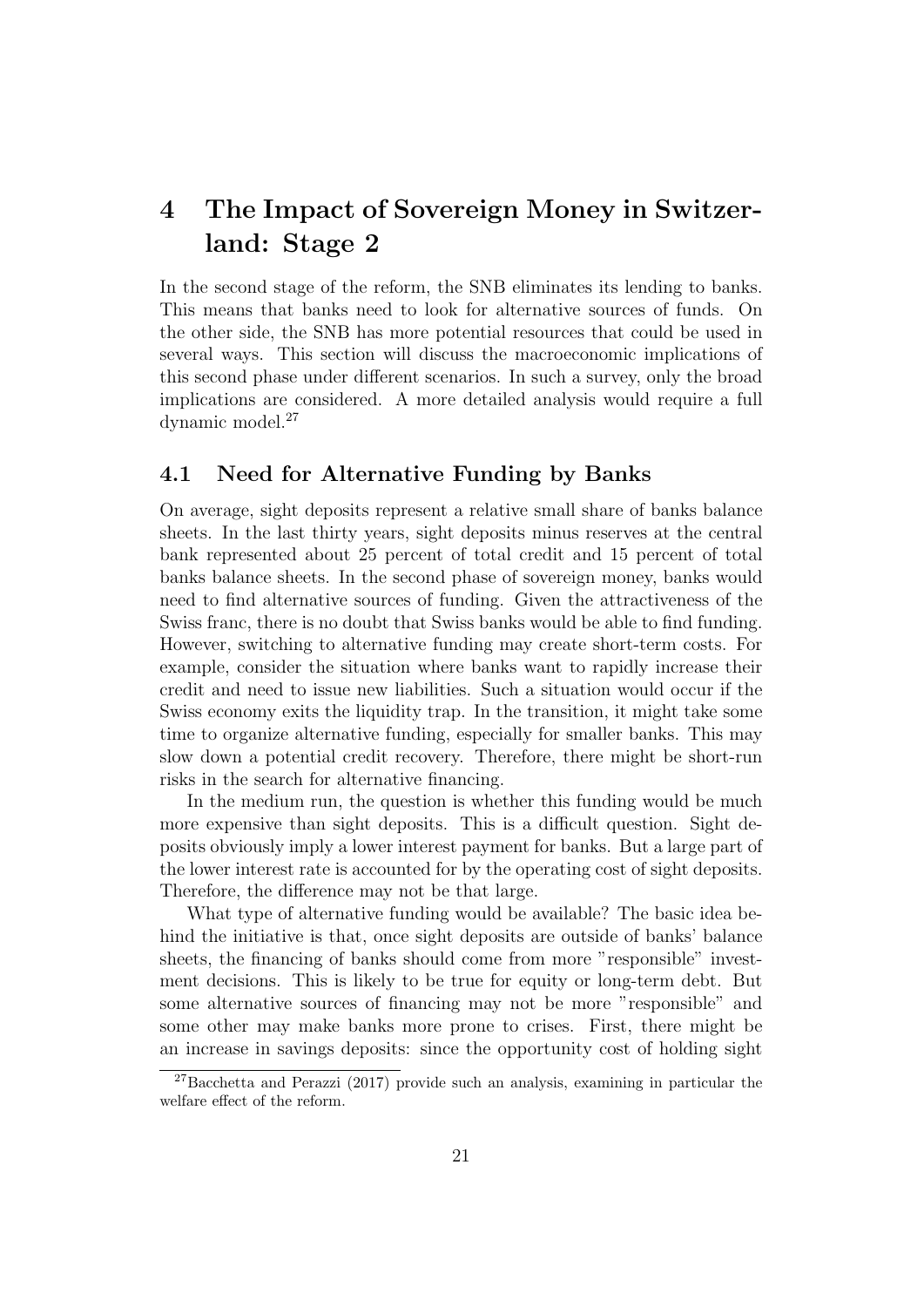deposits increases, there would be a shift towards savings deposits. Second, there might be a shift towards sight deposits in euros. These deposits would not be part of sovereign money and would keep yielding a positive interest rate (once we exit the current liquidity trap). These accounts are already available in many Swiss banks, so that the switch would be easy. It may lead to an increase in euro transactions in Switzerland.<sup>28</sup> Third, banks may innovate to make alternative investments more liquid (e.g., the citation of Cochrane in the Introduction). Basically, they can reduce switching costs between invested funds and money needed for transactions. This could drastically reduce the demand for sight deposits without changing the behavior of depositors.

But alternative funding may attract more fickle funding. For example, banks may rely on short-term debt borrowing from other financial institutions. But these sources of funds are more volatile than sight deposits, as the recent financial crisis has illustrated (e.g., Bear Stearns, Lehman Brothers, or Northern Rock). There are many other examples of dramatic financial crises, where the source of the problem is the short-term international borrowing by banks and not in demand deposits (e.g., the Asian crisis or Iceland).<sup>29</sup> In particular, this could increase the exposure of Swiss banks to international contagion. In other terms, the Swiss banking system may replace funding from relatively stable funding deposits by funding from more volatile sources and be more prone to financial crises. Moreover, by offering a safe asset outside the banking sector, sovereign money makes it easier for these funds to leave banks.

## 4.2 Macroeconomic Implications

The macroeconomic impact of the reform depends on how the additional money at the SNB is used. For example, Benes and Kumhof (2012) assume that the state buys back mortgage and government debt, which leads to a decline in the interest rate and an increase in investment. Mortgage buybacks are not considered by the initiative and I will focus on more realistic scenarios.

<sup>28</sup>Notice that almost half of Swiss banks liabilities are already in foreign currency. However, an increase in foreign currency liabilities could imply a currency mismatch for Swiss banks.

 $^{29}$ As already mentioned, Jordá et al., 2017, show that non-deposits sources of funding increase the probability of financial crises.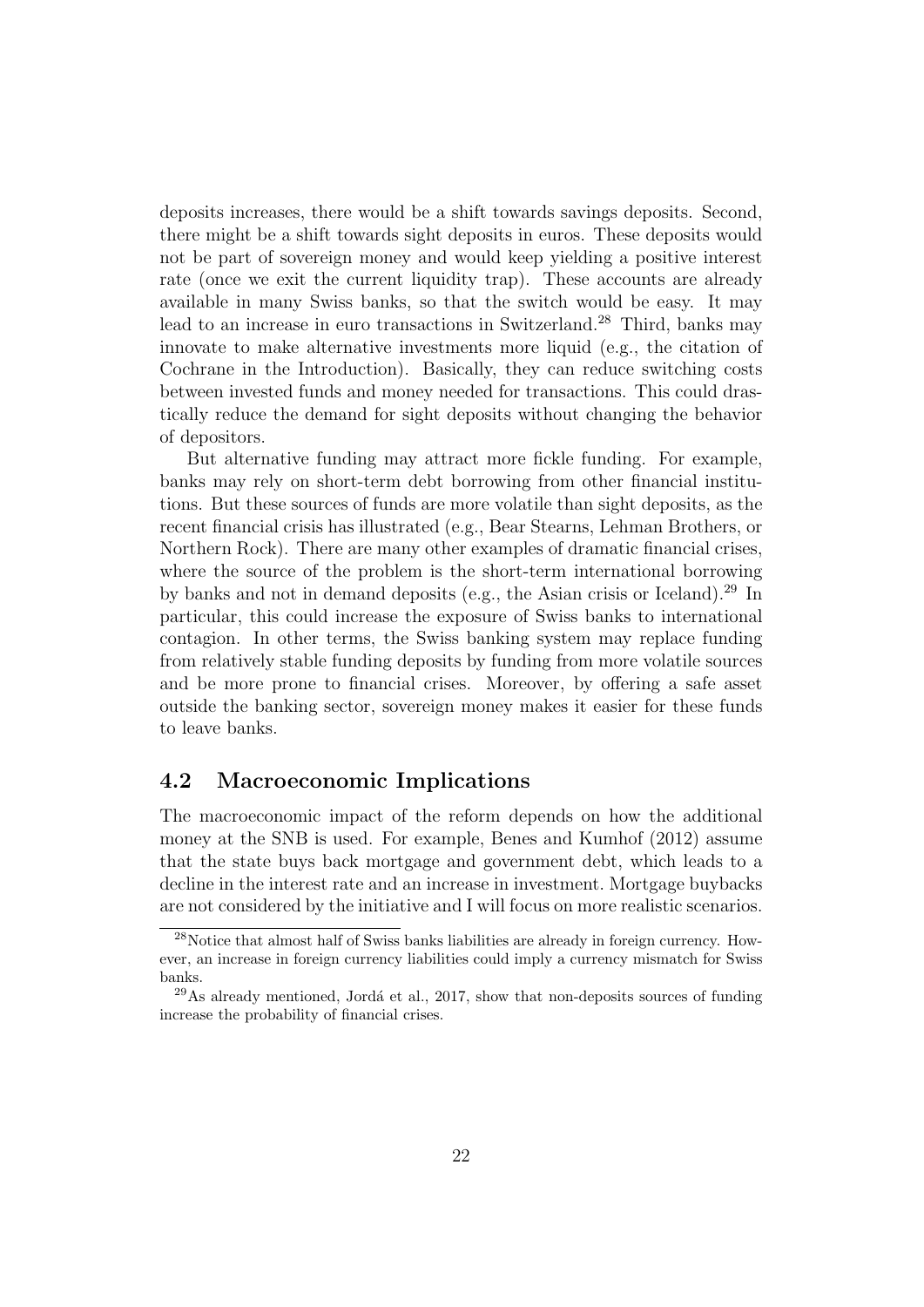#### 4.2.1 Status quo

The SNB invests its resources in Swiss and foreign assets. This could still be the case with sovereign money if additional money is simply matched by increases in SNB assets. SNB profits would come, as now, from the return differential between its assets and reserves. These profits would then be distributed over time to the state. The impact of sovereign money would not be large, besides the negative net effect mentioned in the previous section.

#### 4.2.2 Increased transfers from the SNB

The initiative would insert in the Swiss constitution that the new money created by the SNB is directly transferred to the state (cantons and confederation). Moreover, the committee behind the initiative argues that the SNB could transfer an additional CHF 15 billion each year to the state. The only way to do that is to sell the assets of the central bank. However, selling SNB assets or automatically transferring new money does not have much impact on the present value of SNB transfers: SNB profits are anyway eventually distributed to the state. In other words, the initiative's committee is basically proposing to frontload the distribution of SNB profits at the cost of lower profits for future generations.

Nevertheless, policies affecting the timing of transfers may have distortionary effects. The actual impact of these transfers depends on what the state would do. If central bank transfers are exclusively used to reduce government debt, the impact is likely to be small. This would not affect government expenditures or revenues and would leave unchanged the consolidated position between the state and the central bank. However, it would also reduce the size of Swiss public debt, which may not be desirable.<sup>30</sup>

If the SNB transfers the increase in money directly to the private sector, this would be equivalent to "helicopter money" (a policy where the central bank makes direct transfers to the private sector). Such a policy is currently discussed in the context of the liquidity trap, but is clearly not the right policy in normal times for reasons I will not discuss here.

A more likely scenario is that these transfers will allow to finance government deficits, i.e., to increase its expenditures or to decrease its revenues without a need to issue debt. This means that monetary policy would be tied to fiscal policy. It is well known that deficit financing by the central bank is extremely bad policy. All modern central banks are prevented from directly financing the government and the SNB has always been a leading example in terms of independence. It would also be important that central

 $30$ See Bacchetta (2017) for a discussion.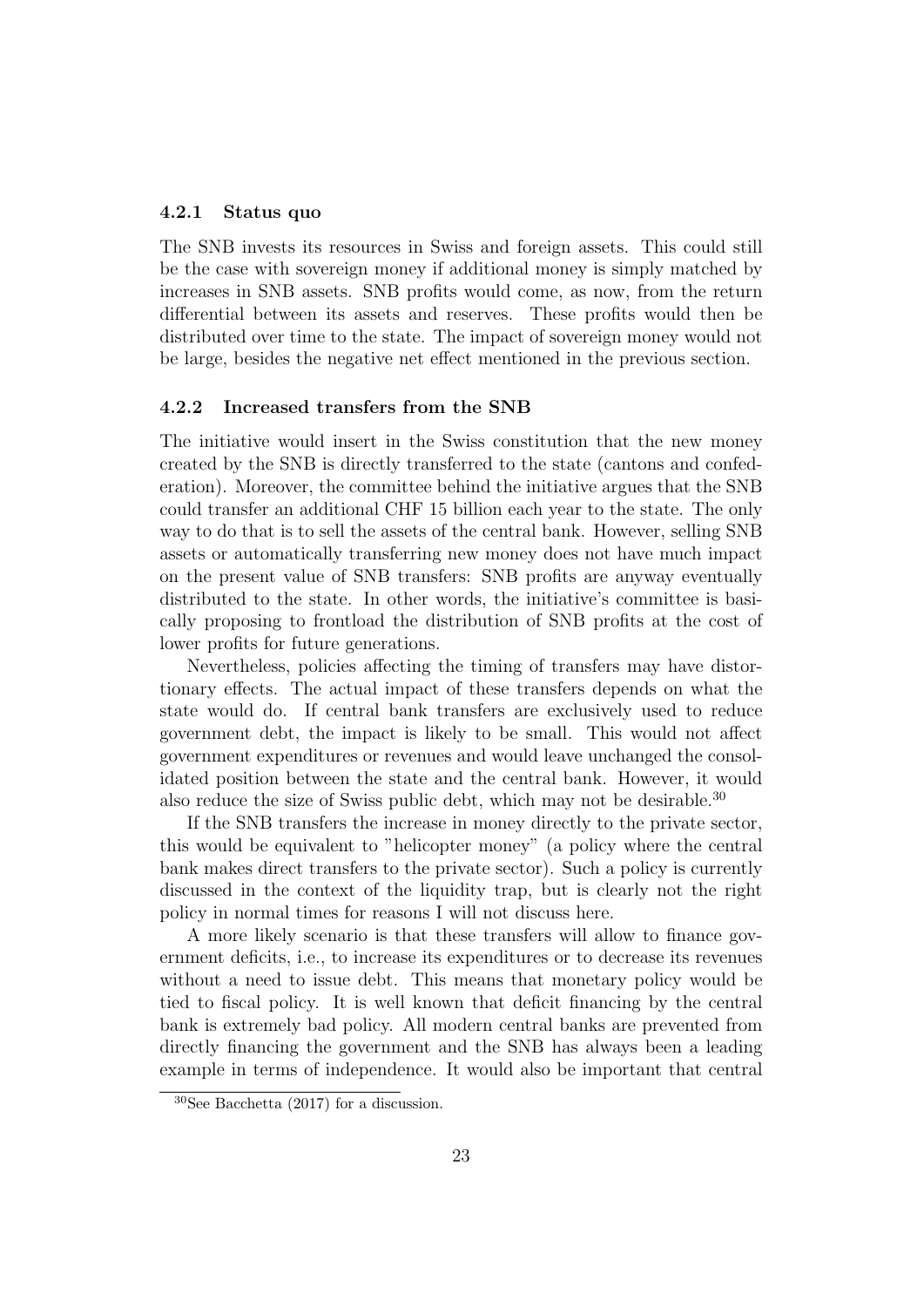bank transfers affect fiscal policy as little as possible. Putting the emphasis on a frontloaded distribution of central bank profits may help in "selling" the initiative to the voters, but is not key to a monetary reform. Moreover, it would clearly put political pressure on the SNB.

Section 3.2 already discussed the serious problems associated with the sale of these assets. In particular, having a central bank with assets much lower than the amount of currency in circulation strongly threatens the confidence in the system. Moreover, since the assets are currently in foreign exchange reserves, the SNB would need to sell foreign currency assets, which would put pressure on the Swiss franc.

## 4.3 Implications for Monetary Policy

Monetary policy would clearly be hampered by the sovereign money initiative. In the ideal world of a smoothly growing economy, the SNB could gradually increase its money supply through transfers (with all the problems this entails). But in the real world, the economy is bumpy and the SNB needs to react quickly to the changing economic environment. With the initiative, the SNB could no longer use its current instruments, that work in great part through a quick impact on the monetary base. The SNB would have to find other, less efficient, ways to influence monetary policy. In particular, it is not obvious to foresee how the SNB would operate when monetary policy has to become more restrictive for a sustained period. Following the logic of the initiative, the SNB should do reverse transfers to the government, i.e., tax the government. This appears unrealistic and extremely difficult to implement politically. An alternative could be to issue central bank bills to reduce money supply. But how safe would central bank debt be perceived if its assets do not match existing liabilities? Investors may require a high risk premium to hold these bills, which would make monetary policy very costly. Moreover, once there is central bank debt, could it be reduced to increase again money supply? This might contradict the law, as money supply increases are supposed to be transferred to the state or to the public.

Another issue for monetary policy is that the initiative implies that the SNB would return to monetary targeting, since it focuses on money supply. The SNB adopted such a strategy after the end of the Bretton Woods system until 2000 when it shifted to a policy focusing on inflation forecasts and on the control of short-term interest rates. There were good reasons (which I will not review here) to abandon such a system and going back to it would clearly lead to worse monetary policy. More generally, setting constraints in the Federal constitution on the way monetary policy can be implemented is undesirable and inconsistent with central bank independence.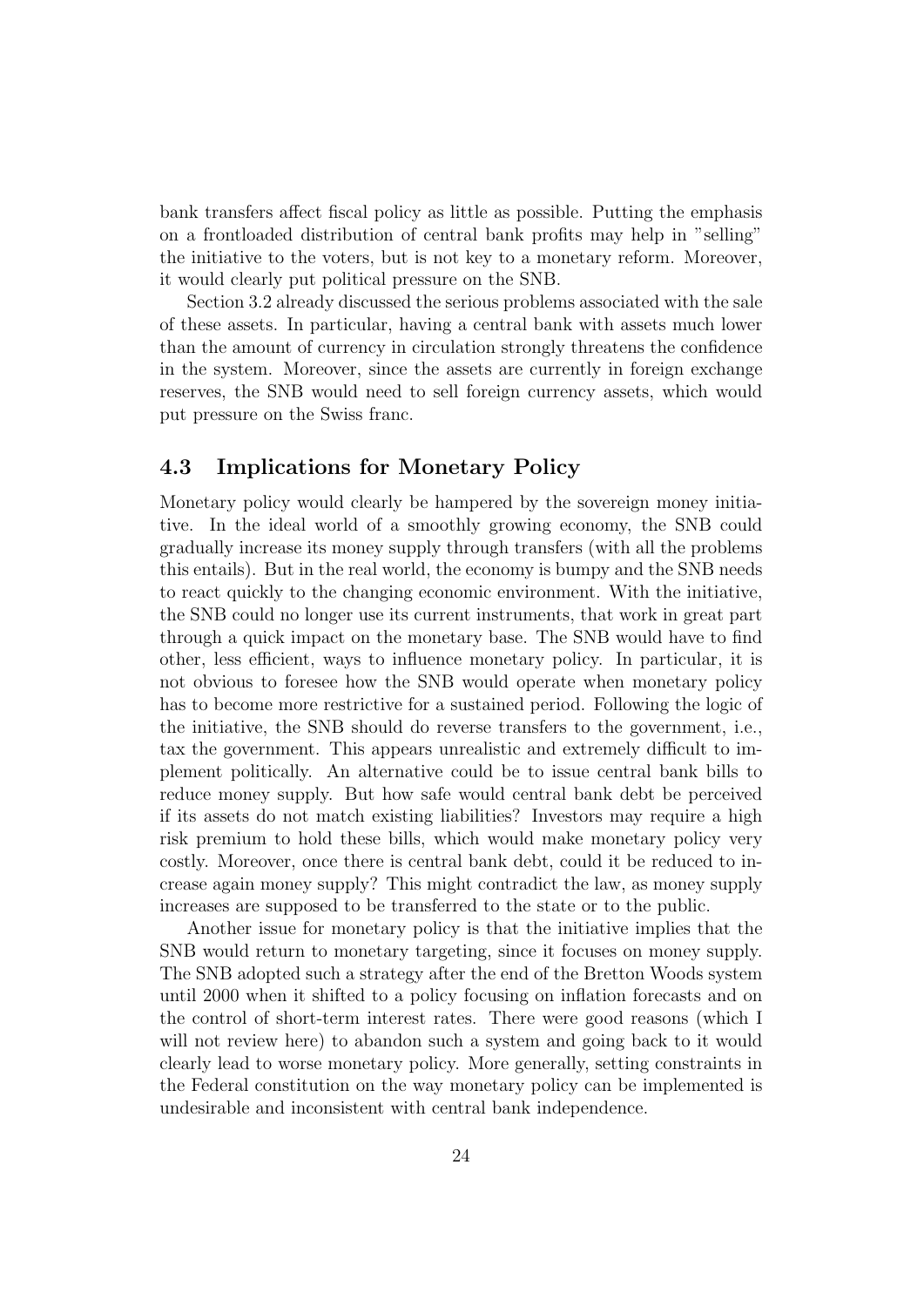## 5 Conclusions and summary

This survey has evaluated the arguments behind the sovereign money initiative and has examined some of its potential consequences. This has been done from a monetary and macroeconomic perspective and the survey abstracts from important aspects related to legal issues, practical implementation, or implications for specific institutions. One element that has been mentioned, but could not be evaluated, is uncertainty. There is high uncertainty at two levels. First, the text of the initiative is not precise and there is uncertainty about how it could be implemented. Second, since such a system has never been implement anywhere, there is high uncertainty about the reaction of economic agents. For example, one scenario could be that the initiative would stimulate financial innovation and that financial technology would allow to make payments without any sight deposits in Swiss francs. Trying to guess which scenario is the most likely is difficult, but what is clear is that this high uncertainty would be an additional cost from this initiative.

This survey puts the initiative in a negative light, as its foundations are shaky, its benefits are questionable, and its drawbacks can be serious. Before starting working on the survey, I had a much more positive prior. However, the more I delved into the issue, the more disappointed I became because of the limited intellectual merit in the arguments behind the monetary reform proposal. First, it ignores and even despises current knowledge in monetary economics. Several of the arguments made are inconsistent with this knowledge and with basic economic logic. For example, claiming that bank credit creates money is inconsistent with empirical evidence and there is no convincing argument that sovereign money can avoid financial crises. Second, some of the claims are misleading or demagogic. For example, it is not true that the IMF supports the initiative or that there is academic support for it.

A major theme in this paper is that the role of sight deposits is overstated in the arguments behind the initiative. There is no evidence, at least in the last eighty years, that increases in sight deposits would lead to financial crises or to large credit increases. Therefore, giving control of these deposits to the SNB cannot provide any stabilizing benefit. On the other hand, the sovereign money reform will entail clear costs for the Swiss economy and will create potential risks and instability. The quantitative analysis shows that depositors and banks would clearly lose from the reform and that these losses are larger than the increase in state revenue. Pushing banks to look for alternatives to sight deposits is potentially destabilizing. There is a clear destabilizing impact of the reform, even though it is difficult to evaluate this quantitatively. Selling SNB assets and constraining monetary policy are threats to monetary stability and to the well functioning of the Swiss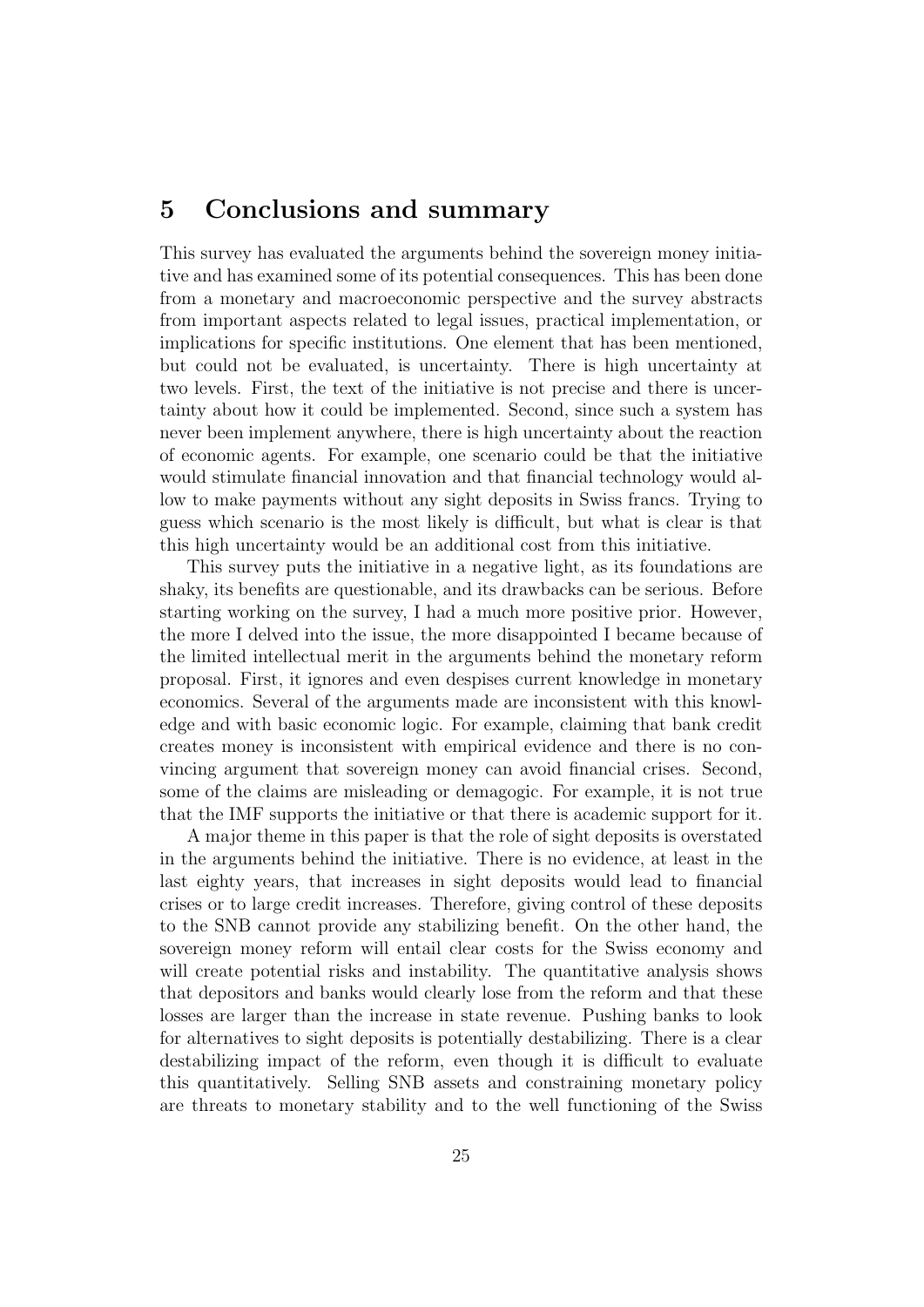economy. It is to be hoped that all these costs and potential risks will be all well understood by Swiss voters.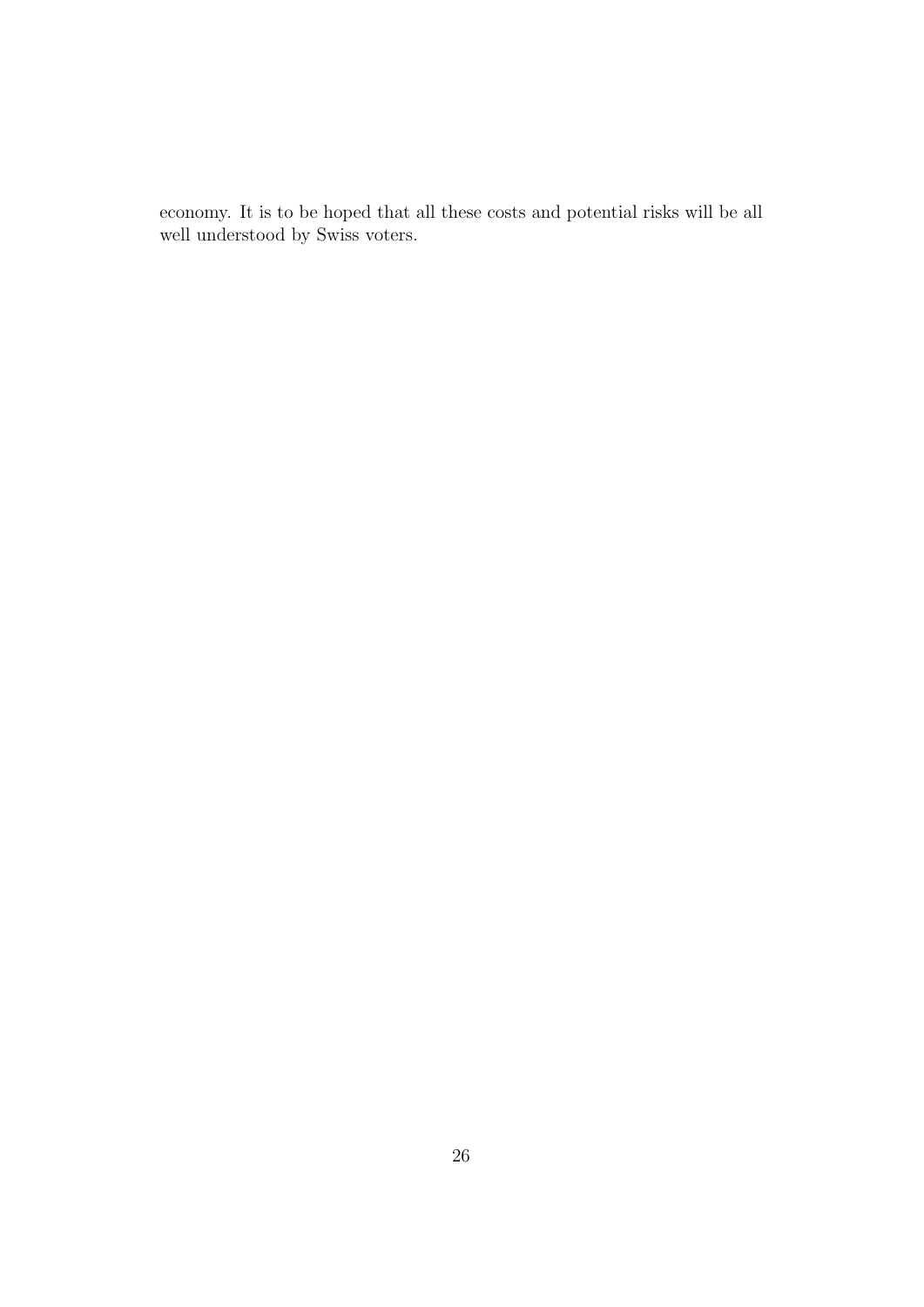# Appendix

# Appendix A. Money Demand Estimation

## Data

Data is quarterly for the period 1984q4-2006q4 and comes from the SNB data base. Monthly variables were converted to quarterly using the end of quarter value. Money aggregate M1, banknotes and nominal GDP are in billion CHF. The interest rate differential is calculated as the difference between the long-run interest rate on bonds (10-year Confederation) and the interest rate on sight deposits. Both rates are annualized and in percentage points.  $P_t$  is CPI based on all items (base 100, 2015m12).

## Regression

The regression performed is as follows:

$$
\ln\left(\frac{(M1 - \text{banknotes})_t}{P_t}\right) = \alpha_0 + \alpha_1 \ln\left(\frac{\text{GDP}_t}{P_t}\right) + \alpha_2 \ (i_t - i_t^m) + u_t \tag{A1}
$$

Results are displayed in table 2.

| Variables    |         |        | Coefficient Std errors Robust std errors T-test P-value |          |        |
|--------------|---------|--------|---------------------------------------------------------|----------|--------|
| Constant     | -18.54  | (0.01) | 1.52                                                    | $-12.23$ | (0.00) |
| ln(Real GDP) | 3.72    | 0.00   | 0.22                                                    | 16.98    | 0.00   |
| $i - i^m$    | $-0.13$ | (0.01) | 0.02                                                    | -8.19    | 0.00   |

Table 2: DEMAND FOR SIGHT DEPOSITS

Notes : Dependent variable is  $\ln\left(\frac{(M1 - banknotes)}{CPI}\right)$ . Adjusted  $R^2 = 0.80062$ . Durbin- $Watson = 0.53708$ 

### Cointegration

The dependent variable and the exogenous variable  $\ln \left( \frac{GDP_t}{P_t} \right)$  $P_t$ ) are both  $I(1)$ , so that we have to check for cointegration. Residuals of the regression are stationary according to the Augmented Dickey-Fuller test. Moreover, in an error correction model the error correction term is significant.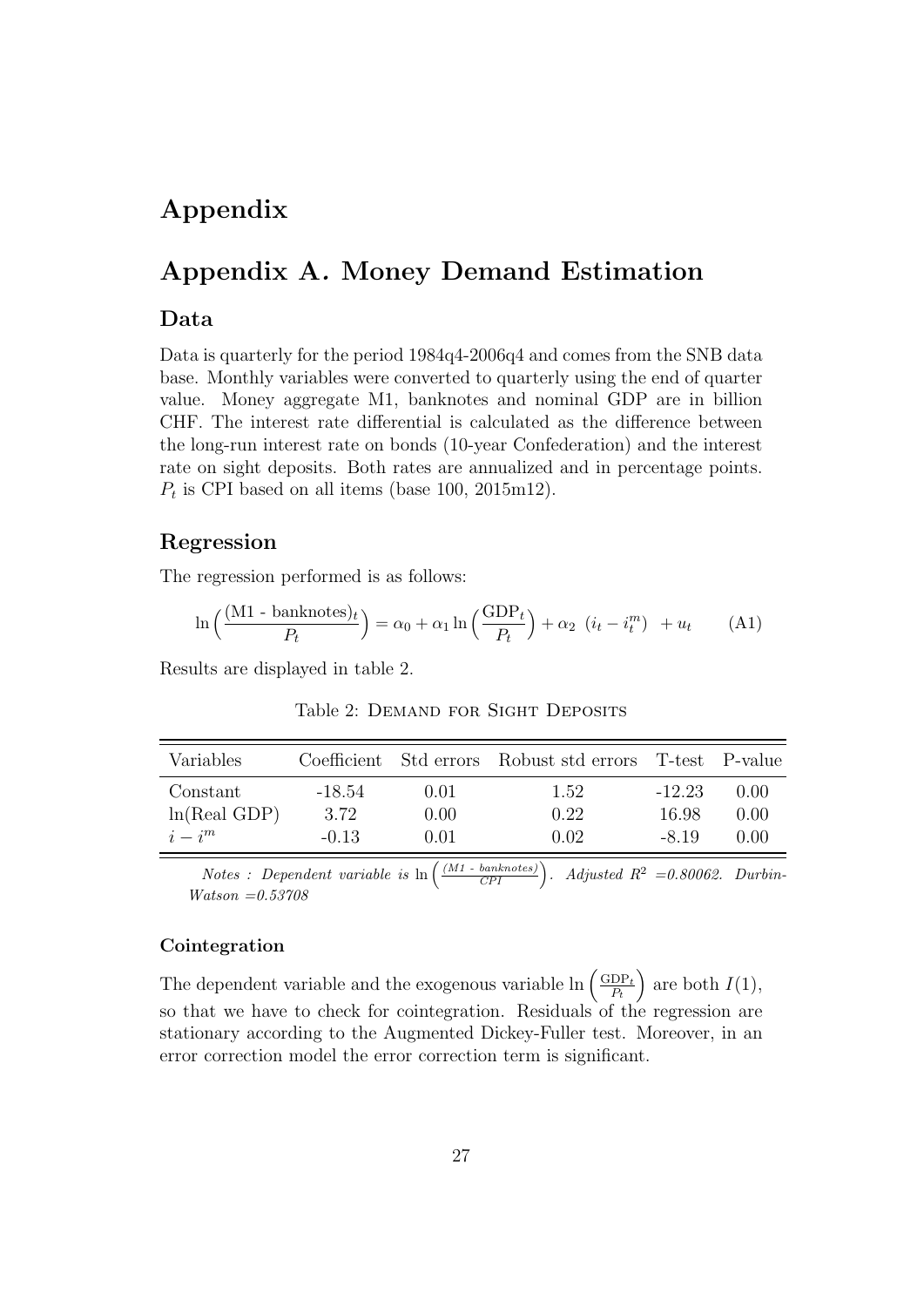# Appendix B. Interest Rates and the Banking Sector

This appendix describes the assumptions made behind the quantitative analysis of Section 4. The approach is in line with standard models of banking at the macroeconomic level. Although stylized, this approach allows to determine broadly the magnitude of the effect of the reform. In general, banks offer multiple products in imperfectly competitive markets. To simplify, I assume that there is monopolistic competition with constant markups, generated by Dixit-Stiglitz preferences for deposits and loans. Moreover, the analysis of loans and deposits can be separated as in the Monti-Klein model.<sup>31</sup> However, I will assume that if a bank makes a loss in the sight deposit market, it will recoup the loss in the loans market (the alternatives would be that the bank charges fees to depositors or stops offering sight deposits).

There are four interest rates:  $i<sup>m</sup>$  on sight deposits,  $i<sup>s</sup>$  on savings deposit,  $i<sup>l</sup>$  on loans, and i on safe bonds. The safe interest rate i is a "reference" rate that applies to government bonds and to the interbank market. I also assume it is the rate at which the SNB would lend to banks. The banks balance sheet can be written as:

$$
\widetilde{H} + B + L = \widetilde{M1} + S + E \tag{B1}
$$

where  $B$  are the net assets held by banks  $(B \text{ could be negative})$ ,  $L$  are loans, S are savings deposits and E is equity.  $H$  are reserves at the SNB and are equal to  $H$  minus bills and coins. They yield zero interest rate. M1 represents sight deposits (M1 minus bills and coins).

The difference between the savings interest rate and the bonds interest rate is given by:

$$
i^s = (1 - \mu^d)i
$$
 (B2)

where  $\mu^d$  is the markdown applying to both savings and sight deposits. This abstracts from any cost of managing savings deposits. In the Dixit-Stiglitz framework the markdown is given by the substitutability across bank deposits and is given by  $1 - \mu^d = \varepsilon^d/(\varepsilon^d - 1)$ , where  $\varepsilon^d$  is the elasticity across bank deposits.<sup>32</sup> I also assume that there is a proportional cost  $\tau$  for banks to run

<sup>&</sup>lt;sup>31</sup>See, for example, Generali et al. (2010) for similar set of assumptions in a DSGE model.

<sup>&</sup>lt;sup>32</sup>Notice that this elasticity is different from  $\alpha_2$ , which represents the elasticity between sight deposits and other assets.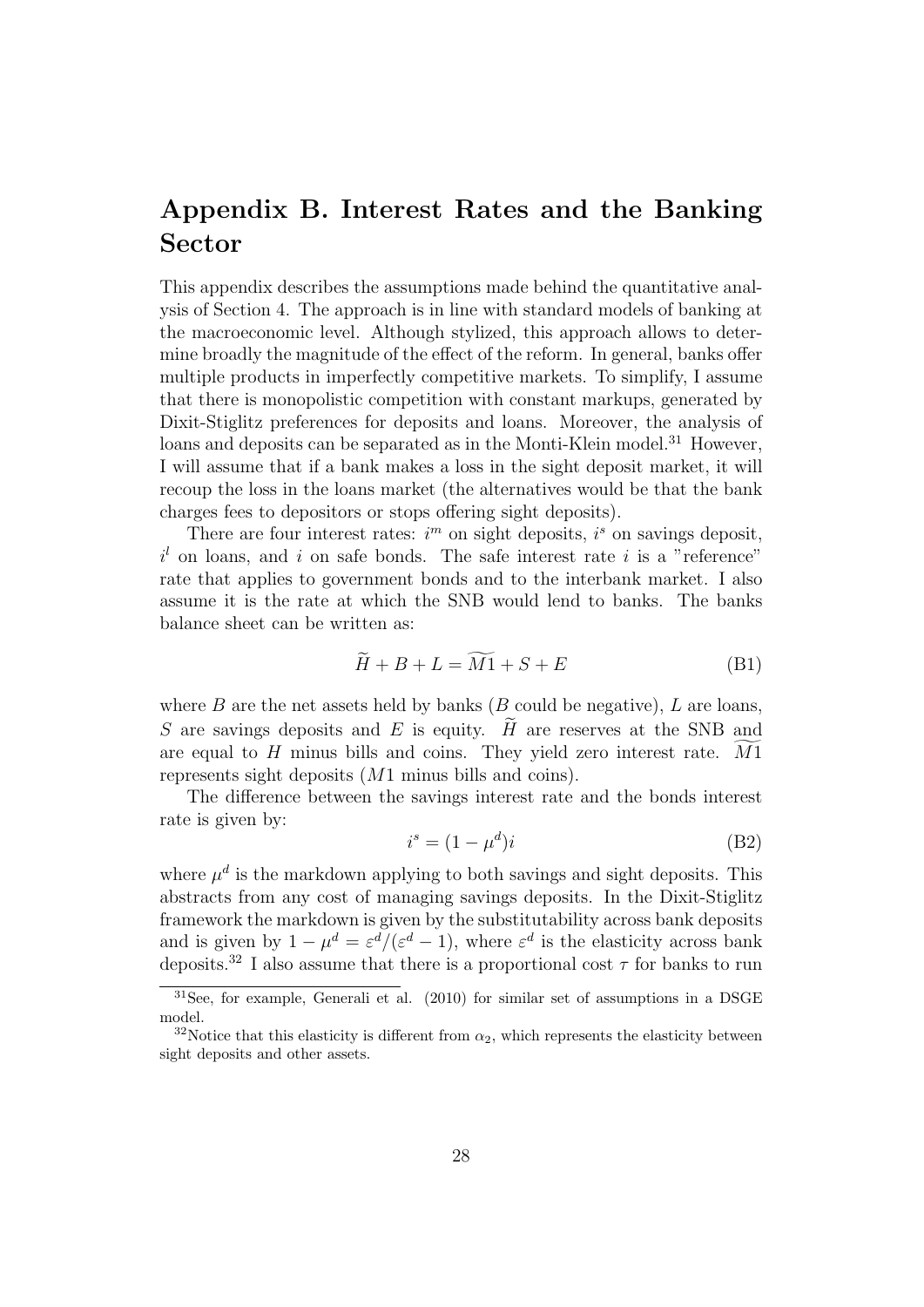sight deposits.<sup>33</sup> In that case, the interest rate on sight deposits is given by:

$$
i^{m} = (1 - \mu^{d})(i - \tau)
$$
 (B3)

Banks profits from sight deposits are simply given by:

$$
\Pi = i - im - \tau = \mud(i - \tau)
$$
 (B4)

With sovereign monetary reform, the reference interest rate for banks on sight deposits is zero. From (B3) this implies that the interest rate on sight deposits decreases by  $(1 - \mu^d)i$ , which turns out to be equal to i<sup>s</sup>. The return on sight deposits is  $i^m = -(1 - \mu^d)\tau$ , which is negative. In practice, the interest rate on sight deposits might be equal to zero, but deposits would bear a cost (e.g. monthly charges) of  $(1 - \mu^d)\tau$ . To estimate the total cost for depositors, the decline in interest rate should be multiplied by the amount of sight deposits.

From (B4), bank profits would decline by  $\mu^d i$  and would be negative at  $-\mu^d\tau$ . If sight deposits were the only product of banks, they would immediately stop offering them. However, with multiproducts, this loss can be compensated on loans.<sup>34</sup> I assume that the loan interest rate is increased such that:

$$
\Delta i^l \cdot L = \mu^d \tau \cdot \widetilde{M1} \tag{B5}
$$

In such a case, the actual decline in bank profits is  $\mu^{d}(i-\tau)$  per unit of sight deposits.

To quantify the analysis, I consider the 1984-2006 period. During this period, the average interest rates are  $i = 4.00$ ,  $i^s = 2.73$ ,  $i^m = 1.66$ . From (B2), this implies that  $1 - \mu^d = 0.68$  or  $\mu^d = 0.32$ . This implies an elasticity of substitution  $\varepsilon^d = -2.15$ . From (B3), we have  $\tau = 1.57$ . Therefore, the sovereign money reform implies a decline in  $i<sup>m</sup>$  of 2.73. The decline in bank profits per unit of deposits,  $\mu^{d}(i-\tau)$ , is equal to 0.77. Since  $\overline{M_1}/L = 0.25$ ,  $\Delta i^l = 0.12$ .

<sup>33</sup>For simplicity, I assume that there are only variable costs, even though in reality fixed costs are significant.

<sup>34</sup>This is consistent with recent evidence in Switzerland where an extremely low interest rate i has lead to an increase in mortgage rates. The alternative scenario is that banks charge fees on sight deposits, so that depositors would suffer even more. It turns out, however, that this effect is small so that the precise assumption regarding the loss of sight deposits is not crucial.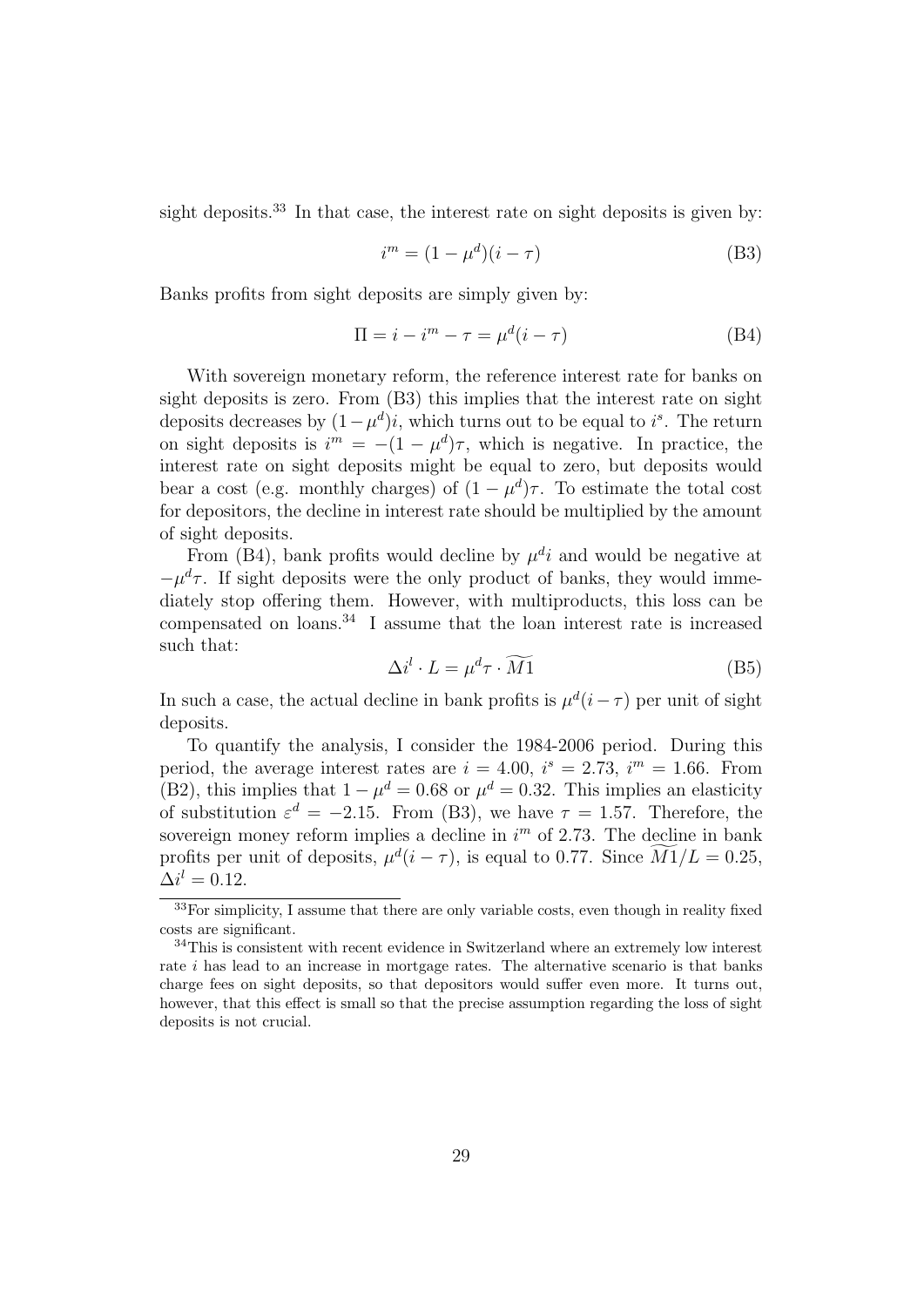## References

- [1] Bacchetta, Philippe (2017), "Is Swiss Public Debt too Small?" in Monetary Economics Issues Today, Festschrift in honour of Ernst Baltensperger, Orell Füssli, 193-202.
- [2] Bacchetta, Philippe, Kenza Benhima, and Yannick Kalantzis (2016), "Money and Capital in a Persistent Liquidity Trap," CEPR Discussion Paper No. 11369.
- [3] Bacchetta, Philippe and Ramon Caminal (1994), "A Note on Reserve Requirements and Public Finance," International Review of Economics and Finance, vol. 3, N◦ 1, 107-118.
- [4] Bacchetta, Philippe and Ramon Caminal (1992), "Reducing the Implicit Taxation on the Spanish Banking System: Who Gains and who Loses," ESADE working Paper No. 88.
- [5] Bacchetta, Philippe and Elena Perazzi (2017), "Sovereign Money Reforms and Welfare," mimeo.
- [6] Benati, Luca (2016), "What Drives the Long-Horizon Dynamics of Monetary Aggregates?" mimeo.
- [7] Benediktsdottir, Sigridur, Jon Danielsson and Gylfi Zoega (2011), "Lessons from a Collapse of a Financial System," Economic Policy April, 185-235.
- [8] Benes, Jaromir and Michael Kumhof (2012), "The Chicago Plan Revisited," IMF Working Paper WP/12/202.
- [9] Bilson, John F.O. (1978), "The Monetary Approach to the Exchange Rate: Some Empirical Evidence," International Monetary Fund Staff Papers 25(1), 48-75.
- [10] Cúrdia, Vasco and Michael Woodford (2011), "The Central-Bank Balance Sheet as an Instrument of Monetary Policy," Journal of Monetary Economics 58, 54-79.
- [11] Engel, Charles and Kenneth D. West (2005), "Exchange Rates and Fundamentals," *Journal of Political Economy* 113(3), 485-517.
- [12] Friedman, Milton (1969), The Optimum Quantity of Money, Macmillan.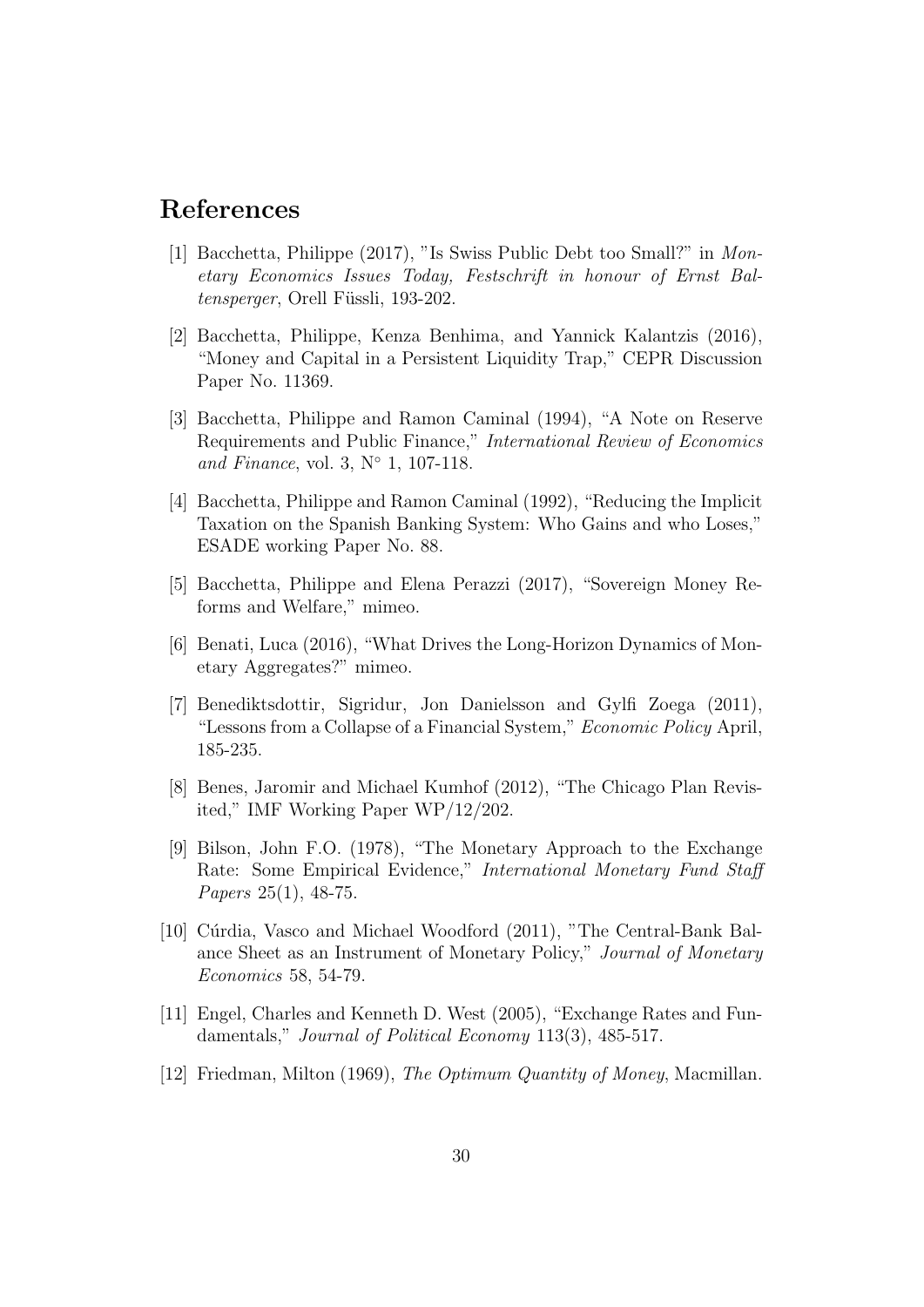- [13] Gerali, Andrea, Stefano Neri, Luca Sessa, and Federico M. Signoretti (2010), "Credit and Banking in a DSGE Model of the Euro Area," Journal of Money, Credit and Banking, Supplement to Vol. 42, No. 6, 107-140.
- [14] Gorton, Gary (2009) "Information, Liquidity, and the (Ongoing) Panic of 2007," American Economic Review, Papers and Proceedings, vol. 99, no. 2, 567-572.
- [15] Gourinchas, Pierre-Olivier and Maurice Obstfeld (2012), "Stories of the Twentieth Century for the Twenty-First," American Economic Journal: Macroeconomics 4, 226–265.
- [16] Huber Joseph (2015), "The Chicago Plan (100% Reserve) and Plain Sovereign Money," mimeo, www.sovereignmoney.eu/100-per-centreserve-chicago-plan.
- [17] Huber Joseph and James Robertson (2000), Creating New Money: A Monetary Reform for the Information Age, New Economics Foundation.
- [18] Ippolito, Filippo, José-Luis Peydró, Andrea Polo and Enrico Sette (2016), "Double Bank Runs and Liquidity Risk Management," Journal of Financial Economics 122 (1), 135-154.
- [19] Ireland, Peter N. (2009), "On the Welfare Cost of Inflation and the Recent Behavior of Money Demand," American Economic Review 99(3), 1040-52.
- [20] Jord`a, Oscar, Moritz Schularick, and Alan M. Taylor (2015), "Leveraged Bubbles," Journal of Monetary Economics 76, S1-S20.
- [21] Jordà, Oscar, Björn Richter, Moritz Schularick, and Alan M. Taylor (2017), "Bank Capital Redux: Solvency, Liquidity, and Crisis," CEPR Discussion Paper No. 11934.
- [22] Kirchgässner, Gebhard, and Jürgen Wolters (2010), "The Role of Monetary Aggregates in the Policy Analysis of the Swiss National Bank," Swiss Journal of Economics and Statistics 146, 221-253.
- [23] Krugman, Paul (1979), "A Model of Balance of Payments Crises," Journal of Money, Credit and Banking, XI (2), 331-325.
- [24] Lucas, Robert E. (2000), "Inflation and Welfare," *Econometrica* 68(2), 247-274.